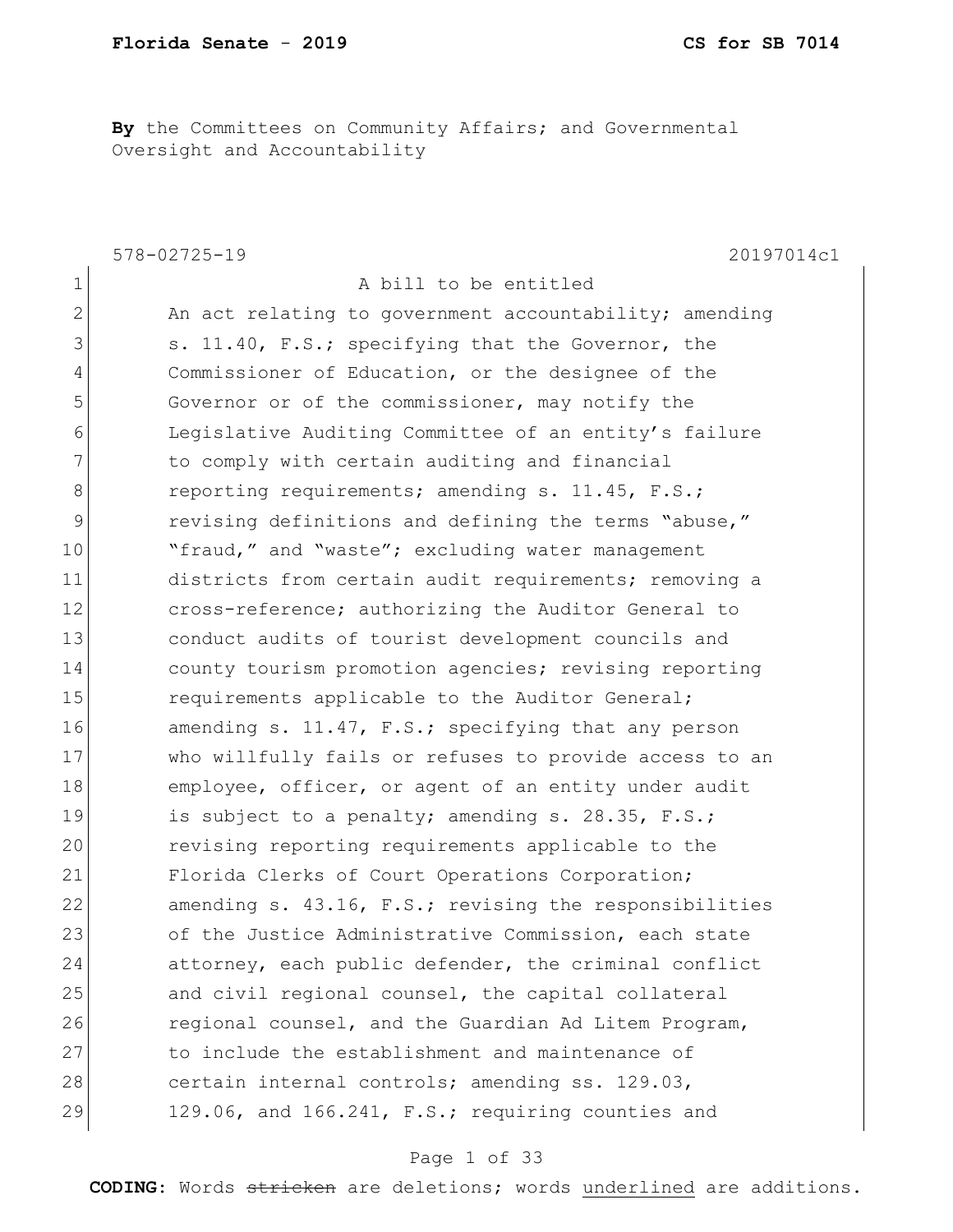|    | $578 - 02725 - 19$<br>20197014c1                       |
|----|--------------------------------------------------------|
| 30 | municipalities to maintain certain budget documents on |
| 31 | the entities' websites for a specified period;         |
| 32 | amending s. 215.86, F.S.; revising the purposes for    |
| 33 | which management systems and internal controls must be |
| 34 | established and maintained by each state agency and    |
| 35 | the judicial branch; amending s. 215.97, F.S.;         |
| 36 | revising certain audit threshold requirements;         |
| 37 | amending s. 215.985, F.S.; revising the requirements   |
| 38 | for a monthly financial statement provided by a water  |
| 39 | management district; amending s. 218.31, F.S.:         |
| 40 | revising the definition of the term "financial audit"; |
| 41 | amending s. 218.32, F.S.; authorizing the Department   |
| 42 | of Financial Services to request additional            |
| 43 | information from a local governmental entity in        |
| 44 | preparation of an annual report; requiring a local     |
| 45 | governmental entity to respond to such requests within |
| 46 | a specified timeframe; requiring the department to     |
| 47 | notify the Legislative Auditing Committee of           |
| 48 | noncompliance; amending s. 218.33, F.S.; requiring     |
| 49 | local governmental entities to establish and maintain  |
| 50 | internal controls to achieve specified purposes;       |
| 51 | amending s. 218.391, F.S.; revising membership, and    |
| 52 | restrictions thereof, for an auditor selection         |
| 53 | committee; prescribing requirements and procedures for |
| 54 | selecting an auditor if certain conditions exist;      |
| 55 | amending s. 373.536, F.S.; deleting obsolete language; |
| 56 | requiring water management districts to maintain       |
| 57 | certain budget documents on the districts' websites    |
| 58 | for specified periods; amending s. 1001.42, F.S.;      |
|    |                                                        |

# Page 2 of 33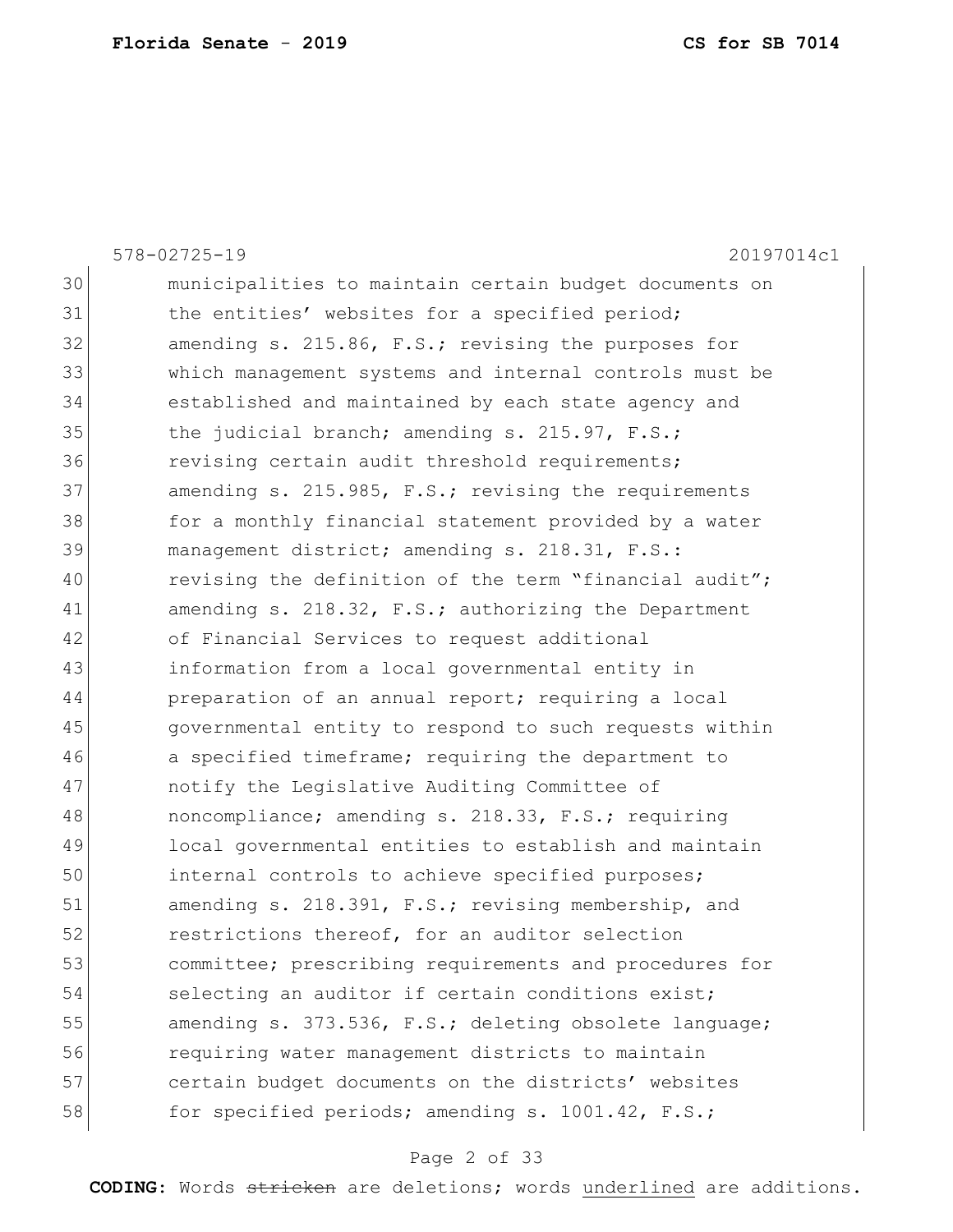|    | $578 - 02725 - 19$<br>20197014c1                          |
|----|-----------------------------------------------------------|
| 59 | authorizing additional internal audits as directed by     |
| 60 | the district school board; amending s. 1002.33, F.S.;     |
| 61 | revising the responsibilities of the governing board      |
| 62 | of a charter school to include the establishment and      |
| 63 | maintenance of internal controls; amending s. 1002.37,    |
| 64 | F.S.; requiring completion of an annual financial         |
| 65 | audit of the Florida Virtual School; specifying audit     |
| 66 | requirements; requiring an audit report to be             |
| 67 | submitted to the board of trustees of the Florida         |
| 68 | Virtual School and the Auditor General; deleting          |
| 69 | obsolete provisions; amending s. 1010.01, F.S.;           |
| 70 | requiring each school district, Florida College System    |
| 71 | institution, and state university to establish and        |
| 72 | maintain certain internal controls; creating ss.          |
| 73 | 1012.8551 and 1012.915, F.S.; specifying applicable       |
| 74 | standards as to employee background screening and         |
| 75 | investigations of Florida College System and State        |
| 76 | University System personnel, respectively; amending s.    |
| 77 | 218.503, F.S.; conforming provisions and cross-           |
| 78 | references to changes made by the act; providing a        |
| 79 | declaration of important state interest; providing an     |
| 80 | effective date.                                           |
| 81 |                                                           |
| 82 | Be It Enacted by the Legislature of the State of Florida: |
| 83 |                                                           |
| 84 | Section 1. Subsection (2) of section 11.40, Florida       |
| 85 | Statutes, is amended to read:                             |
| 86 | 11.40 Legislative Auditing Committee.-                    |
| 87 | (2) Following notification by the Auditor General, the    |
|    | Page 3 of 33                                              |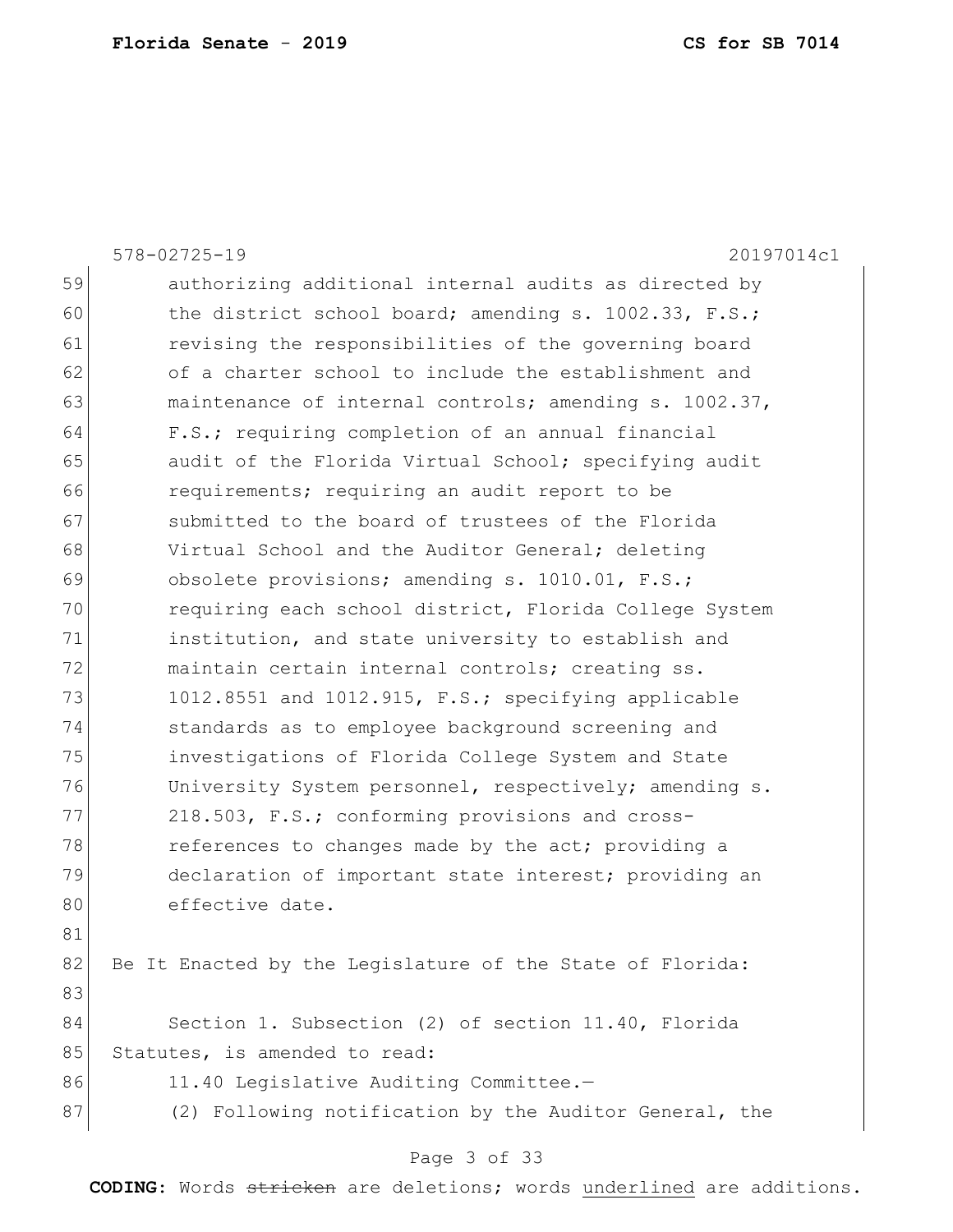578-02725-19 20197014c1 88 Department of Financial Services,  $\Theta$ r the Division of Bond 89 Finance of the State Board of Administration, the Governor or 90 his or her designee, or the Commissioner of Education or his or 91 her designee of the failure of a local governmental entity, 92 district school board, charter school, or charter technical 93 career center to comply with the applicable provisions within s. 94 11.45(5)-(7), s. 218.32(1), s. 218.38, or s. 218.503(3), the 95 Legislative Auditing Committee may schedule a hearing to 96 determine if the entity should be subject to further state 97 action. If the committee determines that the entity should be 98 subject to further state action, the committee shall:

99 (a) In the case of a local governmental entity or district 100 school board, direct the Department of Revenue and the 101 Department of Financial Services to withhold any funds not 102 pledged for bond debt service satisfaction which are payable to 103 such entity until the entity complies with the law. The 104 committee shall specify the date that such action must shall 105 begin, and the directive must be received by the Department of 106 Revenue and the Department of Financial Services 30 days before 107 the date of the distribution mandated by law. The Department of 108 Revenue and the Department of Financial Services may implement 109 the provisions of this paragraph.

110 (b) In the case of a special district created by:

111 1. A special act, notify the President of the Senate, the 112 Speaker of the House of Representatives, the standing committees 113 of the Senate and the House of Representatives charged with 114 special district oversight as determined by the presiding 115 officers of each respective chamber, the legislators who 116 represent a portion of the geographical jurisdiction of the

#### Page 4 of 33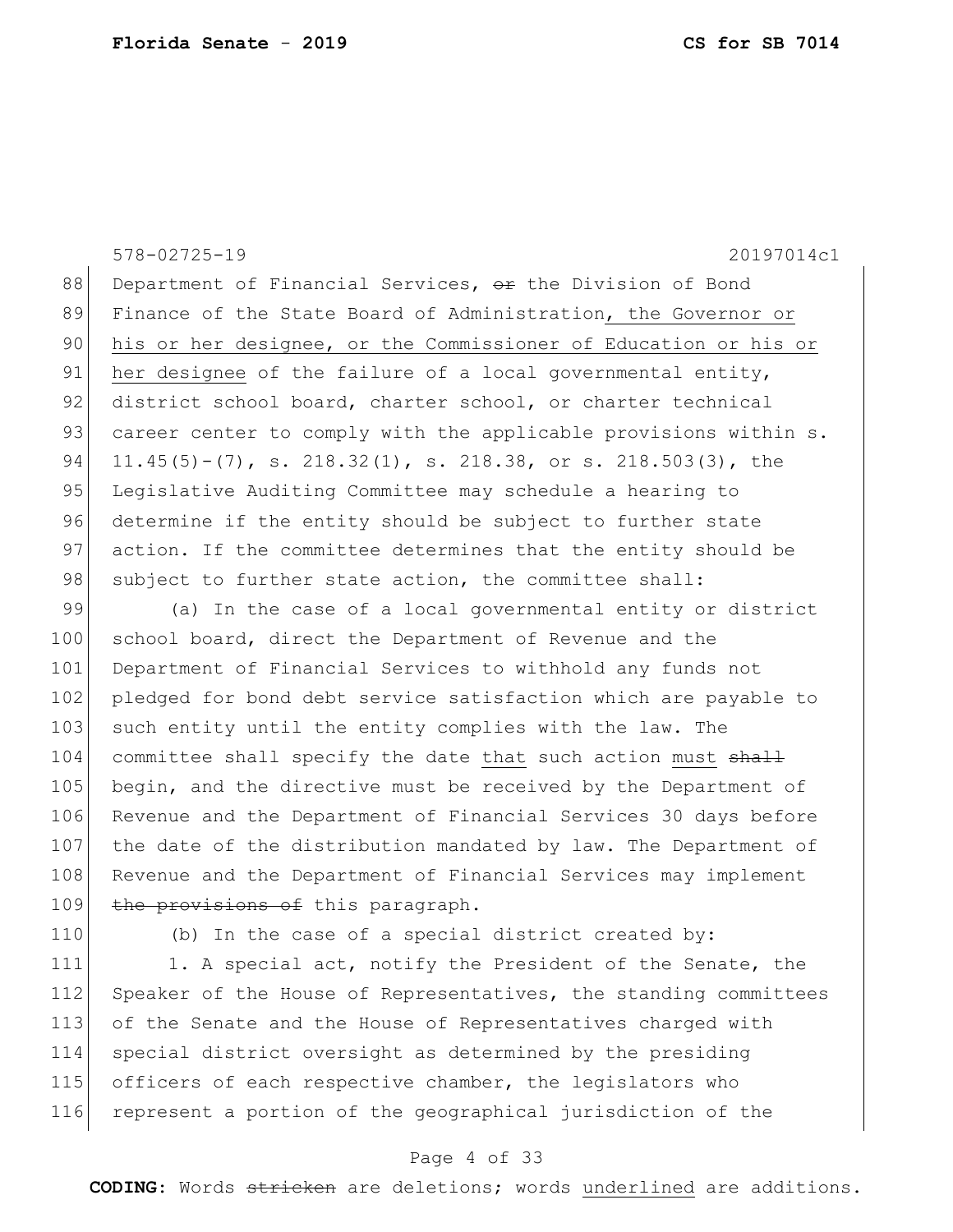578-02725-19 20197014c1 117 special district, and the Department of Economic Opportunity 118 that the special district has failed to comply with the law. 119 Upon receipt of notification, the Department of Economic 120 Opportunity shall proceed pursuant to s. 189.062 or s. 189.067. 121 If the special district remains in noncompliance after the 122 process set forth in s. 189.0651, or if a public hearing is not 123 held, the Legislative Auditing Committee may request the 124 department to proceed pursuant to s. 189.067(3). 125 2. A local ordinance, notify the chair or equivalent of the 126 local general-purpose government pursuant to s. 189.0652 and the 127 Department of Economic Opportunity that the special district has 128 failed to comply with the law. Upon receipt of notification, the 129 department shall proceed pursuant to s. 189.062 or s. 189.067. 130 If the special district remains in noncompliance after the 131 process set forth in s. 189.0652, or if a public hearing is not 132 held, the Legislative Auditing Committee may request the 133 department to proceed pursuant to s. 189.067(3). 134 3. Any manner other than a special act or local ordinance, 135 notify the Department of Economic Opportunity that the special 136 district has failed to comply with the law. Upon receipt of 137 notification, the department shall proceed pursuant to s. 138 189.062 or s. 189.067(3). 139 (c) In the case of a charter school or charter technical 140 career center, notify the appropriate sponsoring entity, which 141 may terminate the charter pursuant to ss. 1002.33 and 1002.34. 142 Section 2. Subsection (1), paragraph (j) of subsection (2), 143 paragraph (u) of subsection (3), and paragraph (i) of subsection 144 (7) of section 11.45, Florida Statutes, are amended, and 145 paragraph (x) is added to subsection (3) of that section, to

#### Page 5 of 33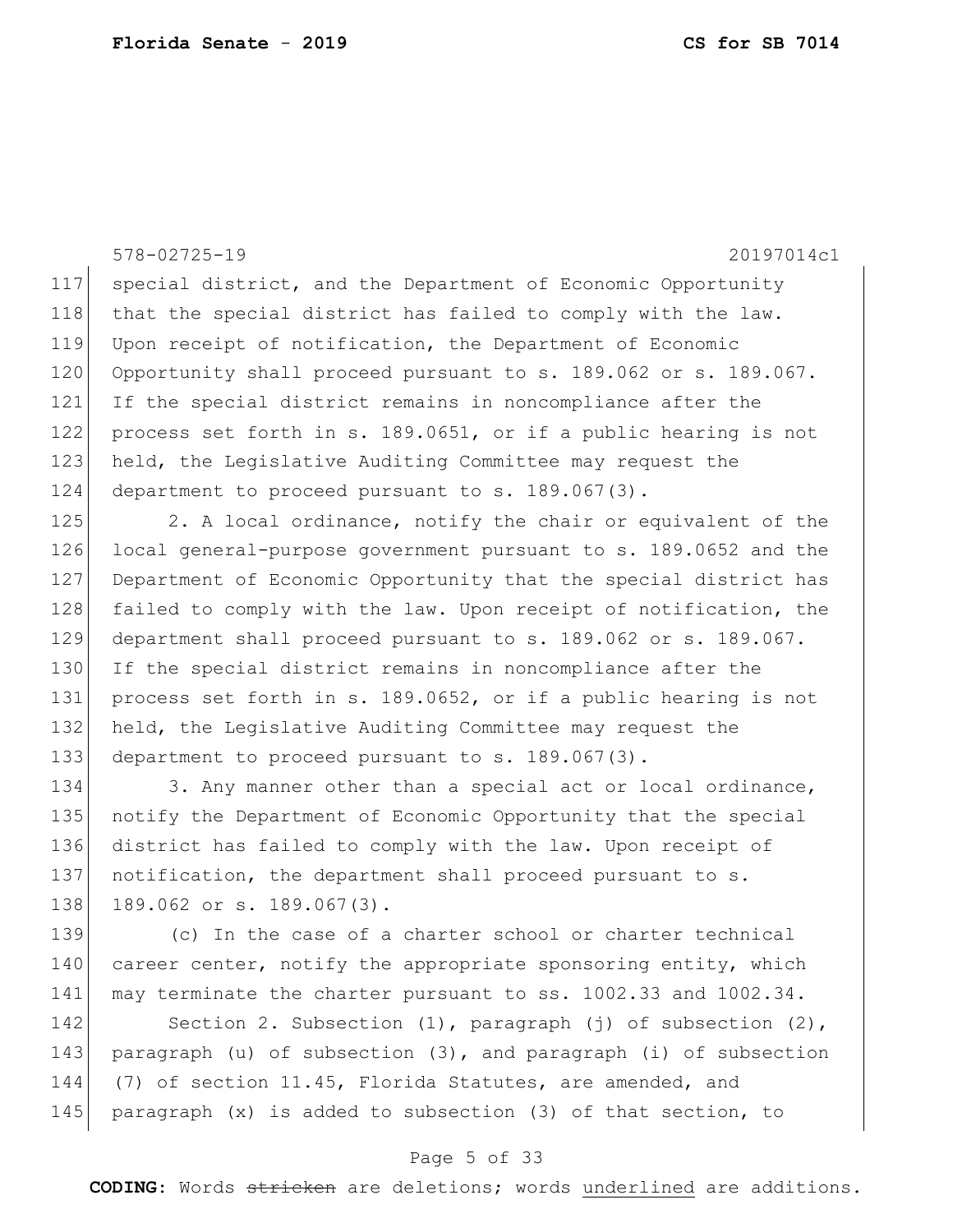146 read: 147 11.45 Definitions; duties; authorities; reports; rules. 148 (1) DEFINITIONS.—As used in ss. 11.40-11.51, the term: 149 (a) "Abuse" means behavior that is deficient or improper 150 when compared with behavior that a prudent person would consider 151 a reasonable and necessary operational practice given the facts 152 and circumstances. The term includes the misuse of authority or 153 position for personal gain. 154 (b)  $(a)$  "Audit" means a financial audit, operational audit, 155 or performance audit. 156  $(c)$   $(b)$  "County agency" means a board of county 157 commissioners or other legislative and governing body of a 158 county, however styled, including that of a consolidated or 159 metropolitan government, a clerk of the circuit court, a 160 separate or ex officio clerk of the county court, a sheriff, a 161 property appraiser, a tax collector, a supervisor of elections, 162 or any other officer in whom any portion of the fiscal duties of 163 a body or officer expressly stated in this paragraph are the 164 above are under law separately placed by law. 165 (d)  $\left(e\right)$  "Financial audit" means an examination of financial 166 statements in order to express an opinion on the fairness with 167 which they are presented in conformity with generally accepted 168 accounting principles and an examination to determine whether 169 operations are properly conducted in accordance with legal and 170 requiatory requirements. Financial audits must be conducted in 171 accordance with auditing standards generally accepted in the 172 United States and government auditing standards as adopted by 173 the Board of Accountancy. When applicable, the scope of 174 financial audits must shall encompass the additional activities

578-02725-19 20197014c1

### Page 6 of 33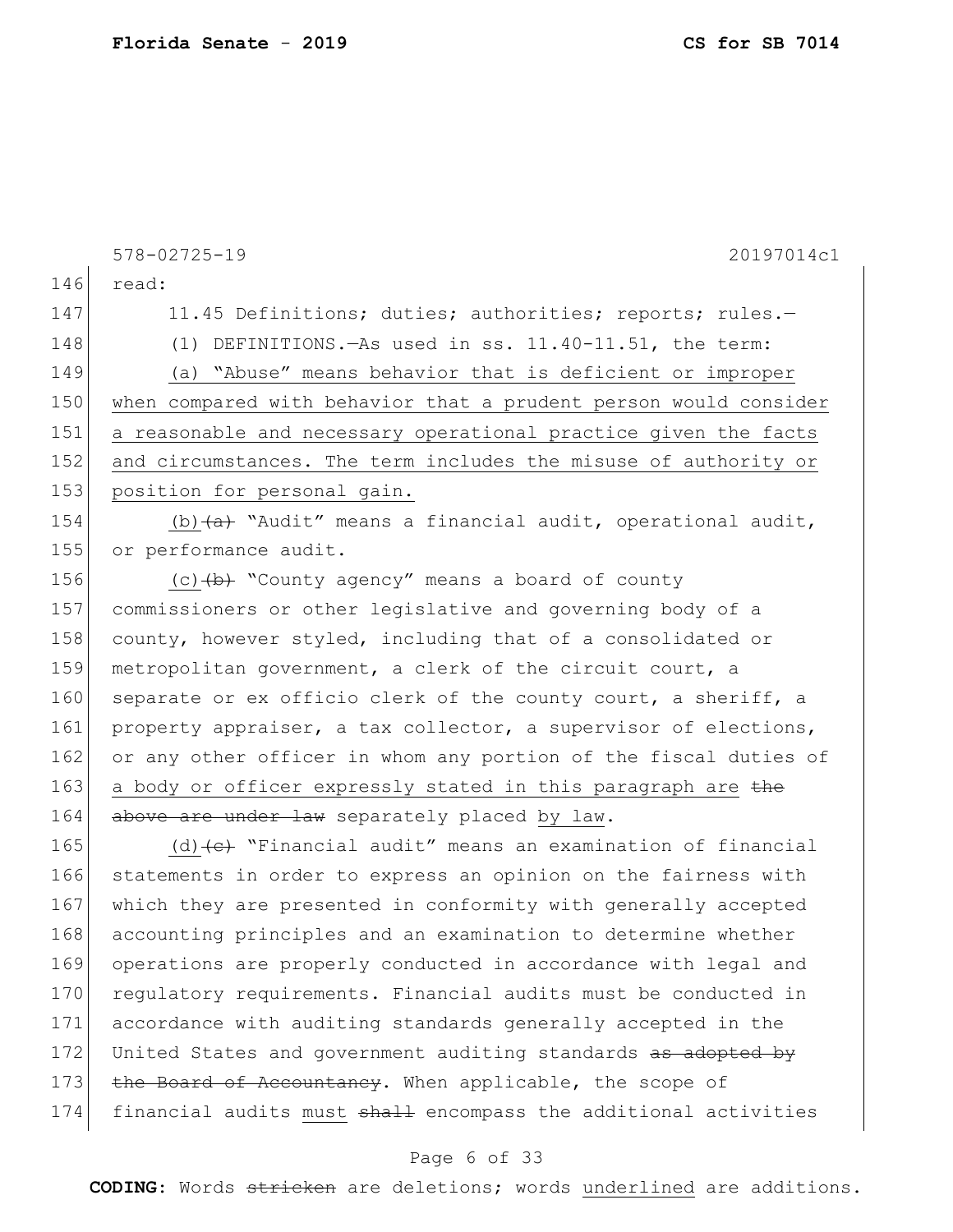175 necessary to establish compliance with the Single Audit Act 176 Amendments of 1996, 31 U.S.C. ss. 7501-7507, and other 177 applicable federal law. 178 (e) "Fraud" means obtaining something of value through 179 willful misrepresentation, including, but not limited to, 180 intentional misstatements or intentional omissions of amounts or 181 disclosures in financial statements to deceive users of 182 financial statements, theft of an entity's assets, bribery, or 183 the use of one's position for personal enrichment through the 184 deliberate misuse or misapplication of an organization's 185 resources. 186  $(f)$   $(d)$  "Governmental entity" means a state agency, a county 187 agency, or any other entity, however styled, that independently 188 exercises any type of state or local governmental function. 189  $(q)$  (e) "Local governmental entity" means a county agency, 190 municipality, tourist development council, county tourism 191 promotion agency, or special district as defined in s. 189.012. 192 The term, but does not include any housing authority established 193 under chapter 421. 194  $(h)$   $(f)$  "Management letter" means a statement of the 195 auditor's comments and recommendations. 196 (i) (g) "Operational audit" means an audit whose purpose is 197 to evaluate management's performance in establishing and 198 maintaining internal controls, including controls designed to 199 prevent and detect fraud, waste, and abuse, and in administering 200 assigned responsibilities in accordance with applicable laws, 201 administrative rules, contracts, grant agreements, and other 202 | guidelines. Operational audits must be conducted in accordance 203 with government auditing standards. Such audits examine internal

578-02725-19 20197014c1

#### Page 7 of 33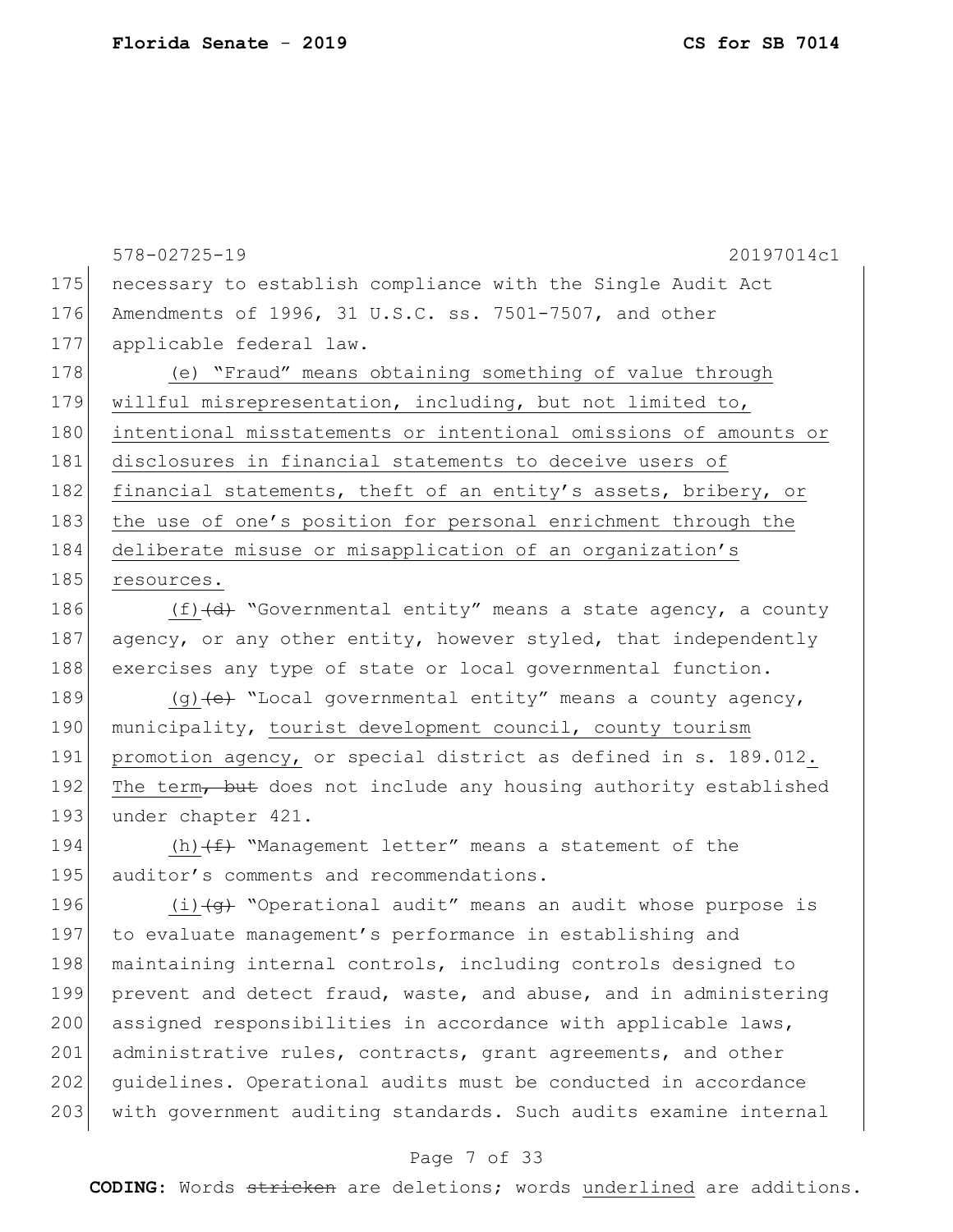|     | $578 - 02725 - 19$<br>20197014c1                                 |
|-----|------------------------------------------------------------------|
| 204 | controls that are designed and placed in operation to promote    |
| 205 | and encourage the achievement of management's control objectives |
| 206 | in the categories of compliance, economic and efficient          |
| 207 | operations, reliability of financial records and reports, and    |
| 208 | safequarding of assets, and identify weaknesses in those         |
| 209 | internal controls.                                               |
| 210 | $(j)$ $(h)$ "Performance audit" means an examination of a        |
| 211 | program, activity, or function of a governmental entity,         |
| 212 | conducted in accordance with applicable government auditing      |
| 213 | standards or auditing and evaluation standards of other          |
| 214 | appropriate authoritative bodies. The term includes an           |
| 215 | examination of issues related to:                                |
| 216 | 1. Economy, efficiency, or effectiveness of the program.         |
| 217 | 2. Structure or design of the program to accomplish its          |
| 218 | goals and objectives.                                            |
| 219 | 3. Adequacy of the program to meet the needs identified by       |
| 220 | the Legislature or governing body.                               |
| 221 | 4. Alternative methods of providing program services or          |
| 222 | products.                                                        |
| 223 | 5. Goals, objectives, and performance measures used by the       |
| 224 | agency to monitor and report program accomplishments.            |
| 225 | 6. The accuracy or adequacy of public documents, reports,        |
| 226 | or requests prepared under the program by state agencies.        |
| 227 | 7. Compliance of the program with appropriate policies,          |
| 228 | rules, or laws.                                                  |
| 229 | 8. Any other issues related to governmental entities as          |
| 230 | directed by the Legislative Auditing Committee.                  |
| 231 | $(k)$ $(i)$ "Political subdivision" means a separate agency or   |
| 232 | unit of local government created or established by law and       |
|     |                                                                  |

### Page 8 of 33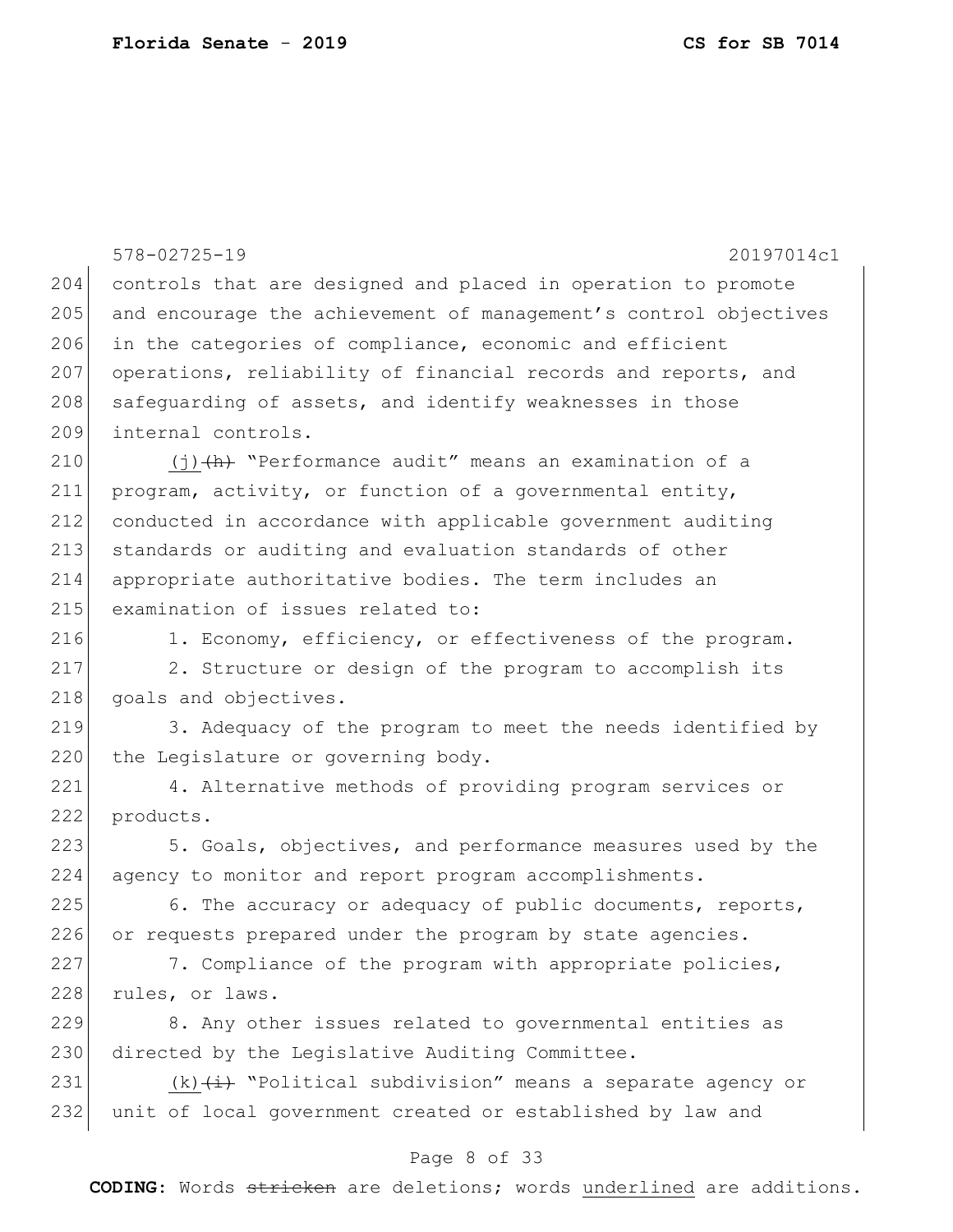|     | $578 - 02725 - 19$<br>20197014c1                                             |
|-----|------------------------------------------------------------------------------|
| 233 | includes, but is not limited to, the following and the officers              |
| 234 | thereof: authority, board, branch, bureau, city, commission,                 |
| 235 | consolidated government, county, department, district,                       |
| 236 | institution, metropolitan government, municipality, office,                  |
| 237 | officer, public corporation, town, or village.                               |
| 238 | $(1)$ $\overrightarrow{1}$ "State agency" means a separate agency or unit of |
| 239 | state government created or established by law and includes, but             |
| 240 | is not limited to, the following and the officers thereof:                   |
| 241 | authority, board, branch, bureau, commission, department,                    |
| 242 | division, institution, office, officer, or public corporation,               |
| 243 | as the case may be, except any such agency or unit within the                |
| 244 | legislative branch of state government other than the Florida                |
| 245 | Public Service Commission.                                                   |
| 246 | (m) "Waste" means the act of using or expending resources                    |
| 247 | unreasonably, carelessly, extravagantly, or for no useful                    |
| 248 | purpose.                                                                     |
| 249 | (2) DUTIES. - The Auditor General shall:                                     |
|     |                                                                              |
| 250 | (j) Conduct audits of local governmental entities when                       |
| 251 | determined to be necessary by the Auditor General, when directed             |
| 252 | by the Legislative Auditing Committee, or when otherwise                     |
| 253 | required by law. No later than 18 months after the release of                |
| 254 | the audit report, the Auditor General shall perform such                     |
| 255 | appropriate followup procedures as he or she deems necessary to              |
| 256 | determine the audited entity's progress in addressing the                    |
| 257 | findings and recommendations contained within the Auditor                    |
| 258 | General's previous report. The Auditor General shall notify each             |
| 259 | member of the audited entity's governing body and the                        |
| 260 | Legislative Auditing Committee of the results of his or her                  |

# Page 9 of 33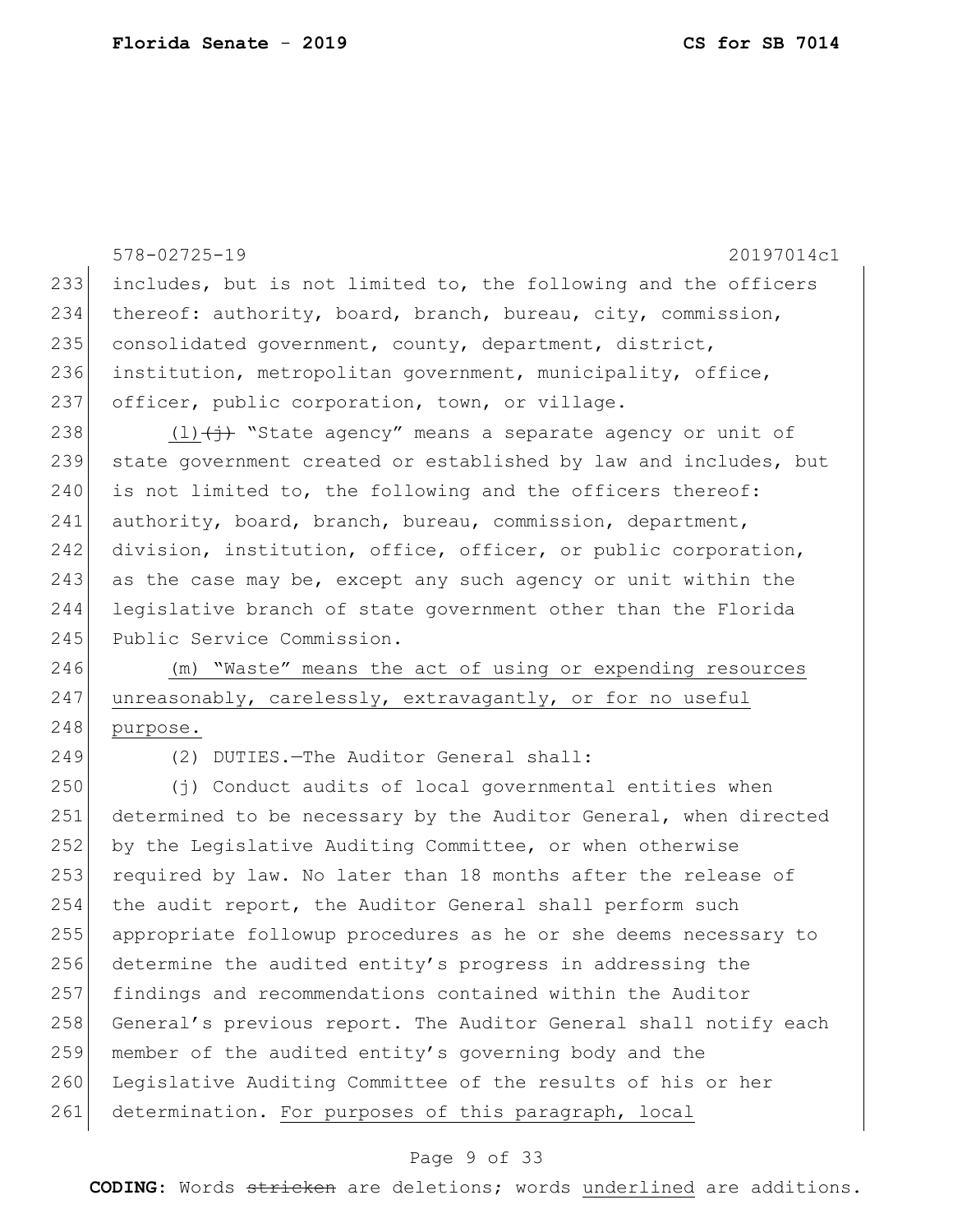|     | $578 - 02725 - 19$<br>20197014c1                                 |
|-----|------------------------------------------------------------------|
| 262 | governmental entities do not include water management districts. |
| 263 |                                                                  |
| 264 | The Auditor General shall perform his or her duties              |
| 265 | independently but under the general policies established by the  |
| 266 | Legislative Auditing Committee. This subsection does not limit   |
| 267 | the Auditor General's discretionary authority to conduct other   |
| 268 | audits or engagements of governmental entities as authorized in  |
| 269 | subsection (3).                                                  |
| 270 | (3) AUTHORITY FOR AUDITS AND OTHER ENGAGEMENTS. - The Auditor    |
| 271 | General may, pursuant to his or her own authority, or at the     |
| 272 | direction of the Legislative Auditing Committee, conduct audits  |
| 273 | or other engagements as determined appropriate by the Auditor    |
| 274 | General of:                                                      |
| 275 | (u) The Florida Virtual School pursuant to s. 1002.37.           |
| 276 | (x) Tourist development councils and county tourism              |
| 277 | promotion agencies.                                              |
| 278 | (7) AUDITOR GENERAL REPORTING REQUIREMENTS.-                     |
| 279 | (i) The Auditor General shall annually transmit by July 15,      |
| 280 | to the President of the Senate, the Speaker of the House of      |
| 281 | Representatives, and the Department of Financial Services, a     |
| 282 | list of all school districts, charter schools, charter technical |
| 283 | career centers, Florida College System institutions, state       |
| 284 | universities, and local governmental entities water management   |
| 285 | districts that have failed to comply with the transparency       |
| 286 | requirements as identified in the audit reports reviewed         |
| 287 | pursuant to paragraph (b) and those conducted pursuant to        |
| 288 | subsection (2).                                                  |
| 289 | Section 3. Subsection (3) of section 11.47, Florida              |
| 290 | Statutes, is amended to read:                                    |

# Page 10 of 33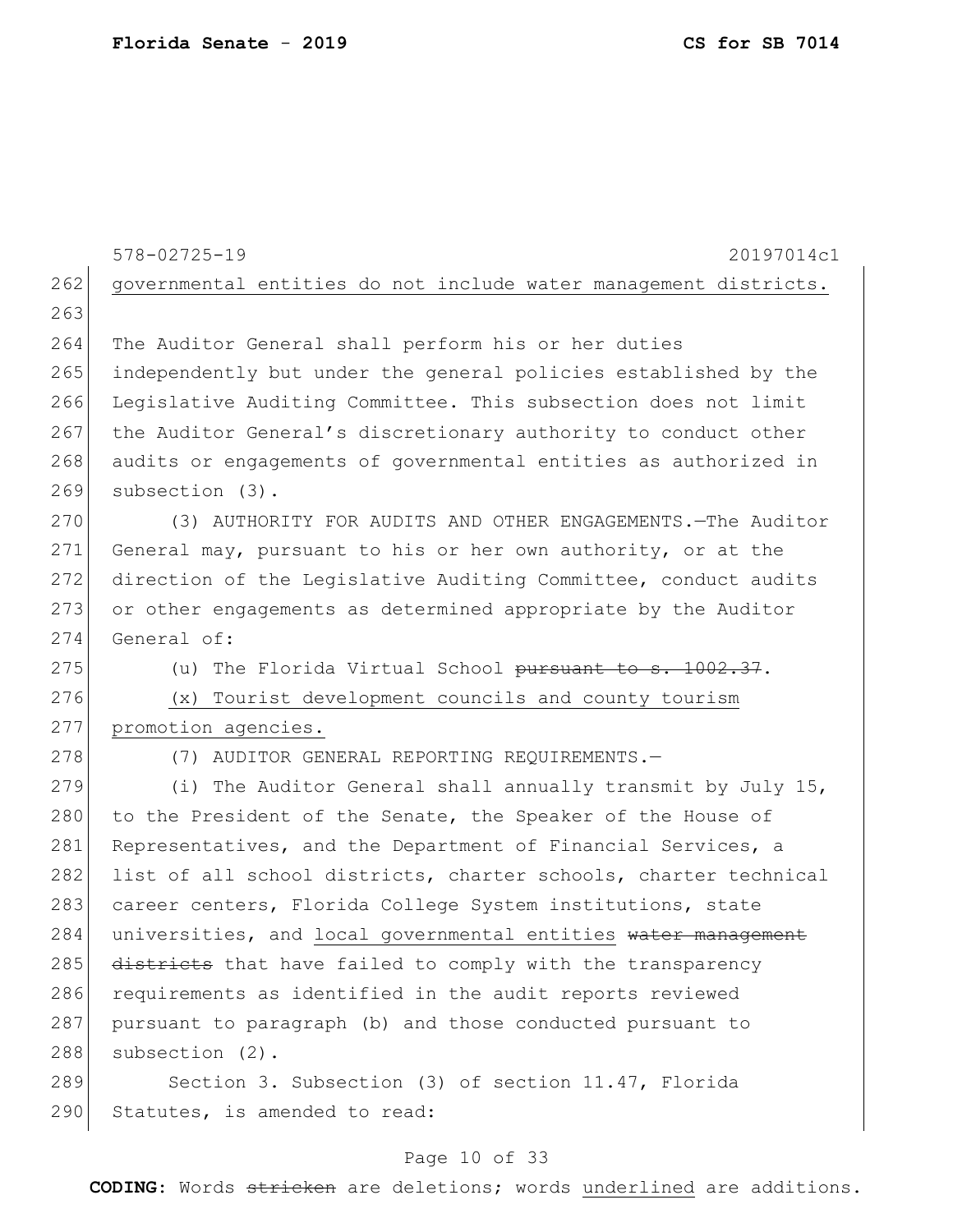578-02725-19 20197014c1 291 11.47 Penalties; failure to make a proper audit or 292 examination; making a false report; failure to produce documents 293 or information.- (3) Any person who willfully fails or refuses to provide 295 access to an employee, officer, or agent of an entity subject to 296 an audit or to furnish or produce any book, record, paper, 297 document, data, or sufficient information necessary to a proper audit or examination which the Auditor General or the Office of Program Policy Analysis and Government Accountability is by law 300 authorized to perform commits shall be guilty of a misdemeanor 301 of the first degree, punishable as provided in s. 775.082 or s. 775.083. Section 4. Paragraph (d) of subsection (2) of section 28.35, Florida Statutes, is amended to read: 28.35 Florida Clerks of Court Operations Corporation.— (2) The duties of the corporation shall include the following: (d) Developing and certifying a uniform system of workload measures and applicable workload standards for court-related functions as developed by the corporation and clerk workload performance in meeting the workload performance standards. These workload measures and workload performance standards shall be designed to facilitate an objective determination of the performance of each clerk in accordance with minimum standards for fiscal management, operational efficiency, and effective collection of fines, fees, service charges, and court costs. The corporation shall develop the workload measures and workload performance standards in consultation with the Legislature. When the corporation finds a clerk has not met the workload

#### Page 11 of 33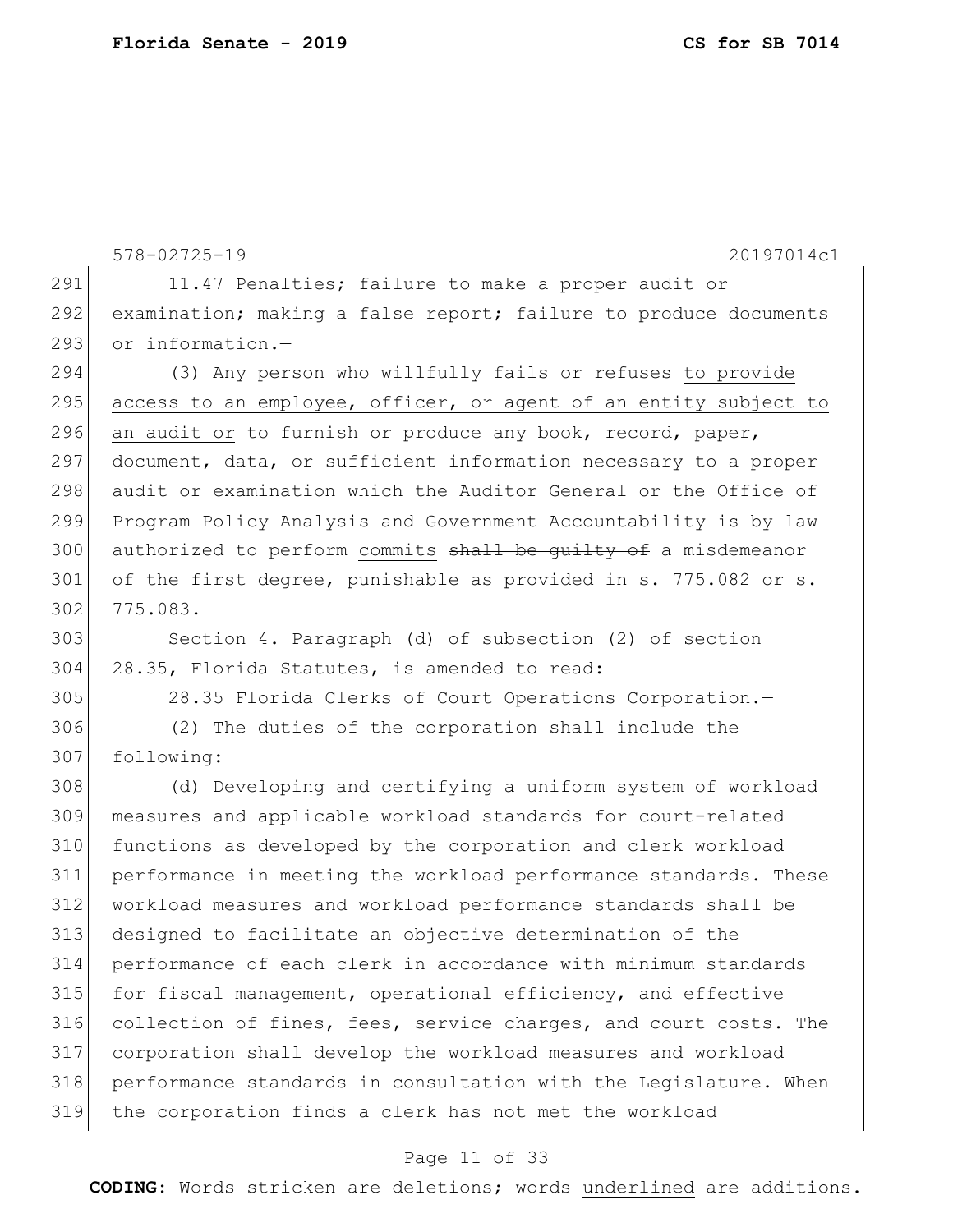578-02725-19 20197014c1 Page 12 of 33 performance standards, the corporation shall identify the nature of each deficiency and any corrective action recommended and taken by the affected clerk of the court. For quarterly periods 323 ending on the last day of March, June, September, and December of each year, the corporation shall notify the Legislature of any clerk not meeting workload performance standards and provide a copy of any corrective action plans. Such notifications must be submitted no later than 45 days after the end of the 328 preceding quarterly period. As used in this subsection, the term: 1. "Workload measures" means the measurement of the activities and frequency of the work required for the clerk to adequately perform the court-related duties of the office as defined by the membership of the Florida Clerks of Court Operations Corporation. 2. "Workload performance standards" means the standards developed to measure the timeliness and effectiveness of the activities that are accomplished by the clerk in the performance of the court-related duties of the office as defined by the membership of the Florida Clerks of Court Operations 340 Corporation. Section 5. Present subsections (6) and (7) of section 342 43.16, Florida Statutes, are renumbered as subsections (7) and (8), respectively, and a new subsection (6) is added to that section, to read: 43.16 Justice Administrative Commission; membership, powers and duties.— 347 (6) The commission, each state attorney, each public defender, the criminal conflict and civil regional counsel, the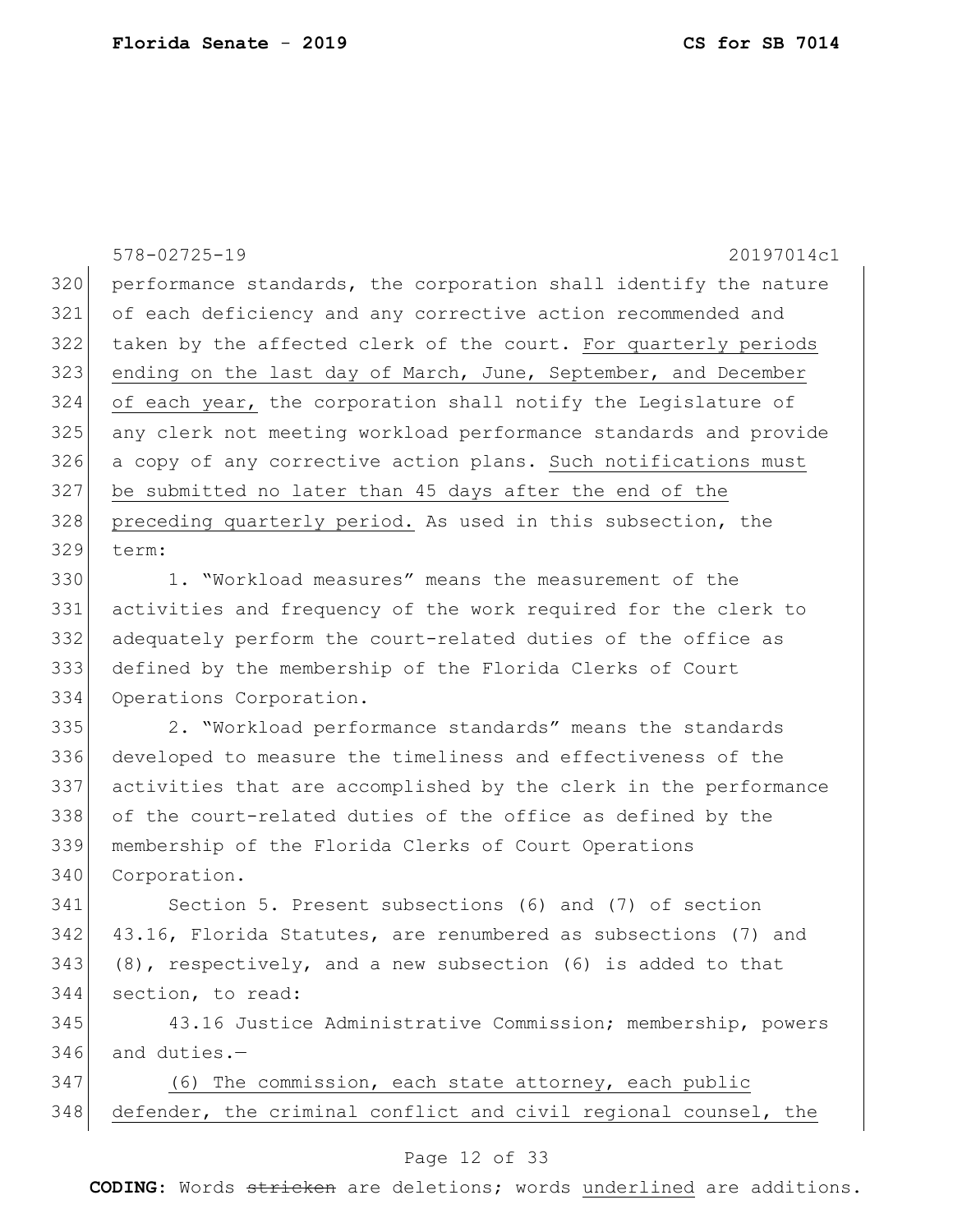|     | $578 - 02725 - 19$<br>20197014c1                                 |
|-----|------------------------------------------------------------------|
| 349 | capital collateral regional counsel, and the Guardian Ad Litem   |
| 350 | Program shall establish and maintain internal controls designed  |
| 351 | to:                                                              |
| 352 | (a) Prevent and detect fraud, waste, and abuse as defined        |
| 353 | in $s. 11.45(1)$ .                                               |
| 354 | (b) Promote and encourage compliance with applicable laws,       |
| 355 | rules, contracts, grant agreements, and best practices.          |
| 356 | (c) Support economical and efficient operations.                 |
| 357 | (d) Ensure reliability of financial records and reports.         |
| 358 | (e) Safeguard assets.                                            |
| 359 | Section 6. Paragraph (c) of subsection (3) of section            |
| 360 | 129.03, Florida Statutes, is amended to read:                    |
| 361 | 129.03 Preparation and adoption of budget.-                      |
| 362 | (3) The county budget officer, after tentatively                 |
| 363 | ascertaining the proposed fiscal policies of the board for the   |
| 364 | next fiscal year, shall prepare and present to the board a       |
| 365 | tentative budget for the next fiscal year for each of the funds  |
| 366 | provided in this chapter, including all estimated receipts,      |
| 367 | taxes to be levied, and balances expected to be brought forward  |
| 368 | and all estimated expenditures, reserves, and balances to be     |
| 369 | carried over at the end of the year.                             |
| 370 | (c) The board shall hold public hearings to adopt tentative      |
| 371 | and final budgets pursuant to s. 200.065. The hearings shall be  |
| 372 | primarily for the purpose of hearing requests and complaints     |
| 373 | from the public regarding the budgets and the proposed tax       |
| 374 | levies and for explaining the budget and any proposed or adopted |
| 375 | amendments. The tentative budget must be posted on the county's  |
| 376 | official website at least 2 days before the public hearing to    |
| 377 | consider such budget and must remain on the website for at least |

# Page 13 of 33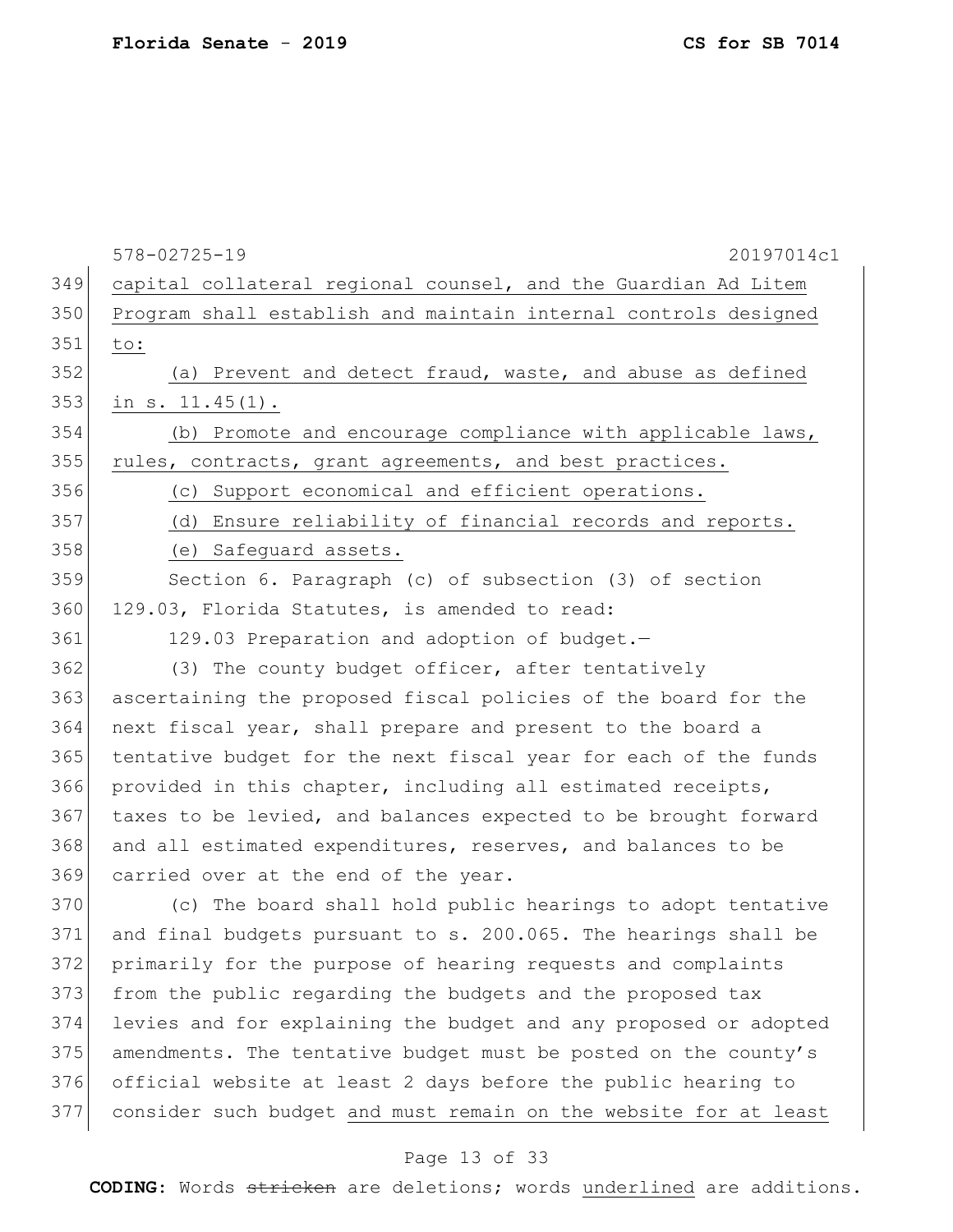|     | 578-02725-19<br>20197014c1                                       |
|-----|------------------------------------------------------------------|
| 378 | 45 days. The final budget must be posted on the website within   |
| 379 | 30 days after adoption and must remain on the website for at     |
| 380 | least 2 years. The tentative budgets, adopted tentative budgets, |
| 381 | and final budgets shall be filed in the office of the county     |
| 382 | auditor as a public record. Sufficient reference in words and    |
| 383 | figures to identify the particular transactions must shall be    |
| 384 | made in the minutes of the board to record its actions with      |
| 385 | reference to the budgets.                                        |
| 386 | Section 7. Paragraph (f) of subsection (2) of section            |
| 387 | 129.06, Florida Statutes, is amended to read:                    |
| 388 | 129.06 Execution and amendment of budget.-                       |
| 389 | (2) The board at any time within a fiscal year may amend a       |
| 390 | budget for that year, and may within the first 60 days of a      |
| 391 | fiscal year amend the budget for the prior fiscal year, as       |
| 392 | follows:                                                         |
| 393 | (f) Unless otherwise prohibited by law, if an amendment to       |
| 394 | a budget is required for a purpose not specifically authorized   |
| 395 | in paragraphs $(a) - (e)$ , the amendment may be authorized by   |
| 396 | resolution or ordinance of the board of county commissioners     |
| 397 | adopted following a public hearing.                              |
| 398 | 1. The public hearing must be advertised at least 2 days,        |
| 399 | but not more than 5 days, before the date of the hearing. The    |
| 400 | advertisement must appear in a newspaper of paid general         |
| 401 | circulation and must identify the name of the taxing authority,  |
| 402 | the date, place, and time of the hearing, and the purpose of the |
| 403 | hearing. The advertisement must also identify each budgetary     |
| 404 | fund to be amended, the source of the funds, the use of the      |
| 405 | funds, and the total amount of each fund's appropriations.       |
| 406 | 2. If the board amends the budget pursuant to this               |

# Page 14 of 33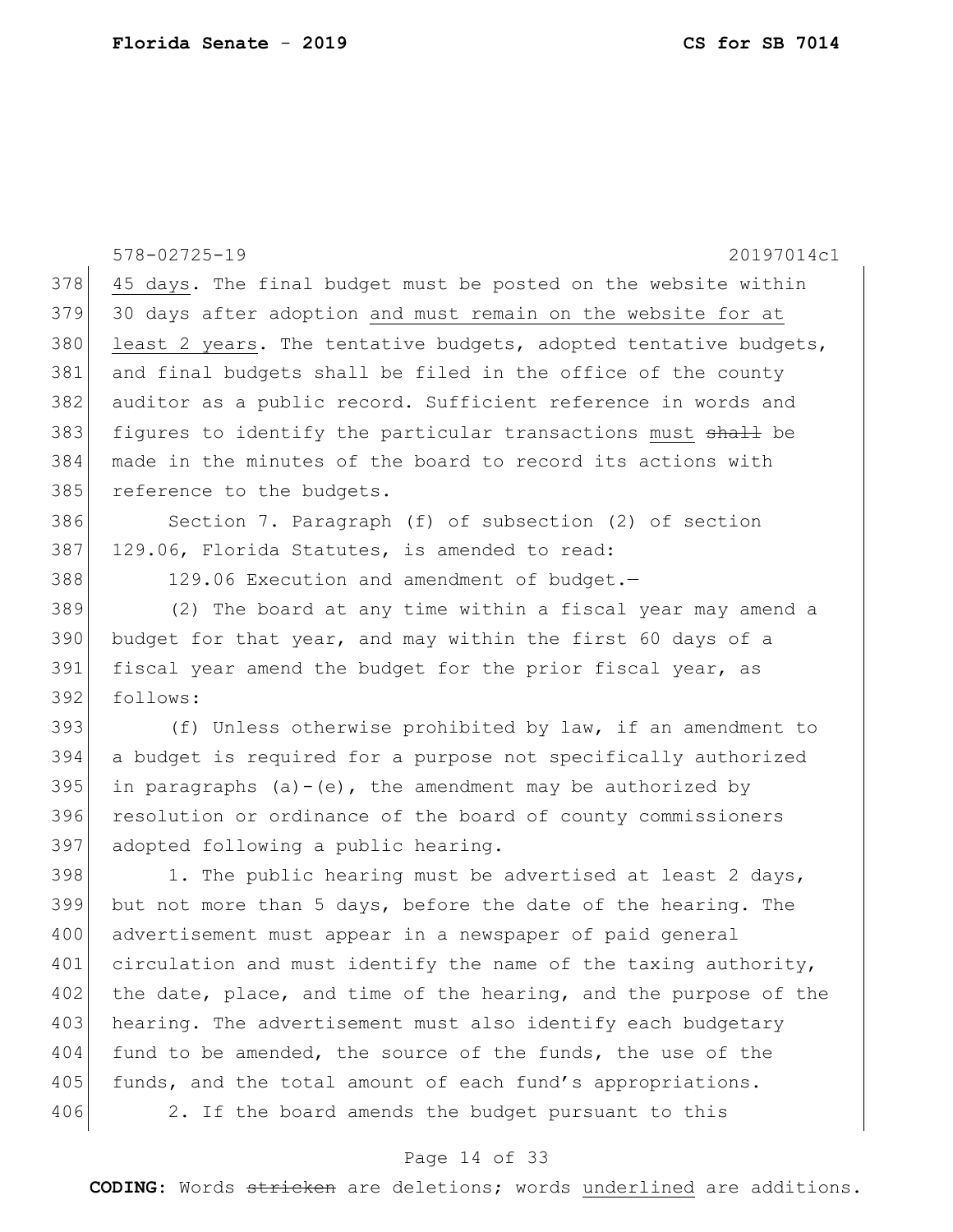578-02725-19 20197014c1 407 paragraph, the adopted amendment must be posted on the county's 408 official website within 5 days after adoption and must remain on 409 the website for at least 2 years. 410 Section 8. Subsections (3) and (5) of section 166.241, 411 Florida Statutes, are amended to read: 412 166.241 Fiscal years, budgets, and budget amendments. 413 (3) The tentative budget must be posted on the 414 municipality's official website at least 2 days before the 415 budget hearing, held pursuant to s. 200.065 or other law, to 416 consider such budget and must remain on the website for at least 417 45 days. The final adopted budget must be posted on the 418 municipality's official website within 30 days after adoption 419 and must remain on the website for at least 2 years. If the 420 municipality does not operate an official website, the 421 municipality must, within a reasonable period of time as 422 established by the county or counties in which the municipality 423 is located, transmit the tentative budget and final budget to 424 the manager or administrator of such county or counties who

426 (5) If the governing body of a municipality amends the 427 budget pursuant to paragraph  $(4)$  (c), the adopted amendment must 428 be posted on the official website of the municipality within 5 429 days after adoption and must remain on the website for at least 430 2 years. If the municipality does not operate an official 431 website, the municipality must, within a reasonable period of 432 time as established by the county or counties in which the 433 municipality is located, transmit the adopted amendment to the 434 manager or administrator of such county or counties who shall 435 post the adopted amendment on the county's website.

425 shall post the budgets on the county's website.

#### Page 15 of 33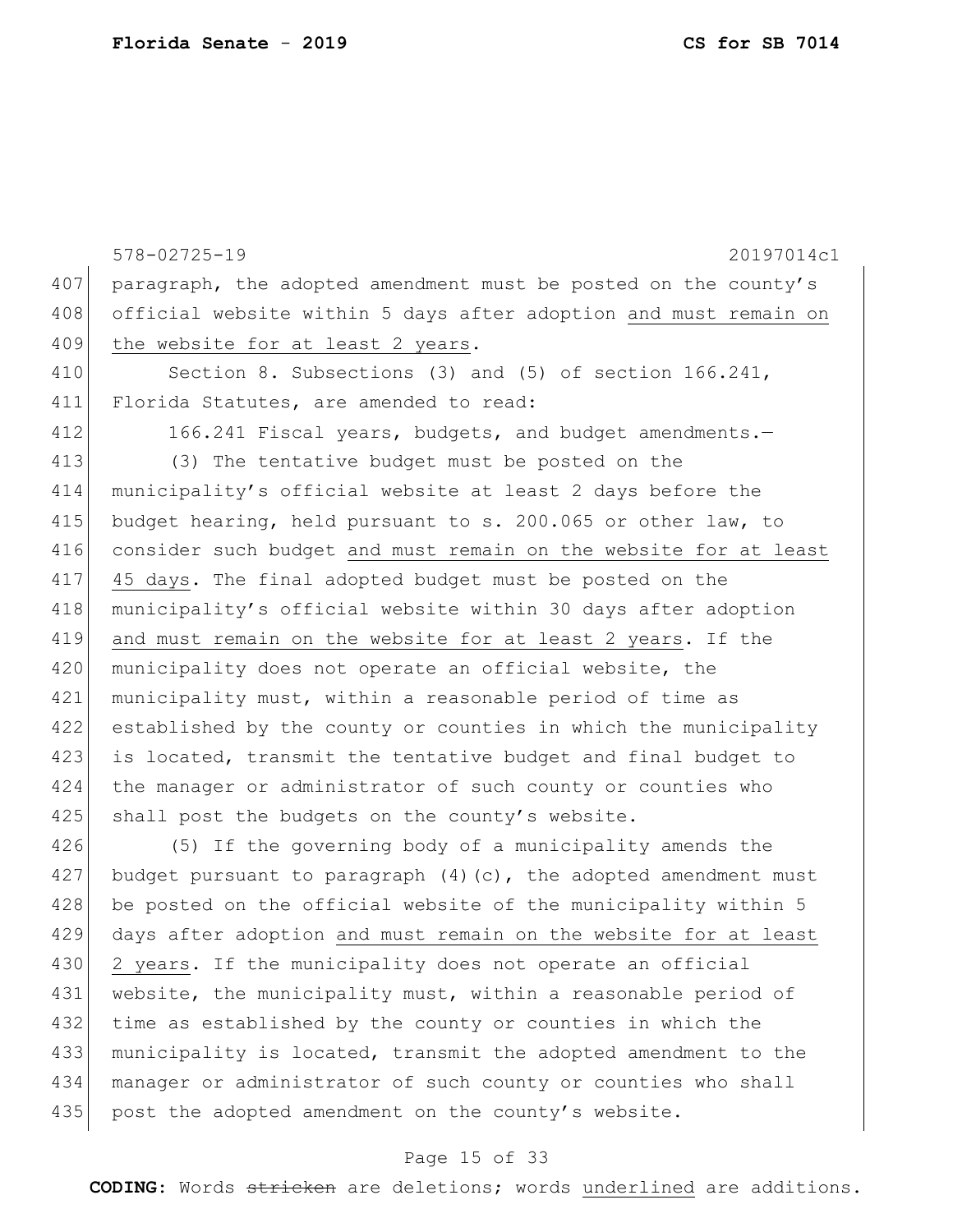|     | $578 - 02725 - 19$<br>20197014c1                                                         |
|-----|------------------------------------------------------------------------------------------|
| 436 | Section 9. Section 215.86, Florida Statutes, is amended to                               |
| 437 | read:                                                                                    |
| 438 | 215.86 Management systems and controls. - Each state agency                              |
| 439 | and the judicial branch as defined in s. 216.011 shall establish                         |
| 440 | and maintain management systems and internal controls designed                           |
| 441 | to:                                                                                      |
| 442 | (1) Prevent and detect fraud, waste, and abuse as defined                                |
| 443 | in s. $11.45(1)$ . that                                                                  |
| 444 | (2) Promote and encourage compliance with applicable laws,                               |
| 445 | rules, contracts, and grant agreements.;                                                 |
| 446 | (3) Support economical and economie, efficient, and                                      |
| 447 | effective operations.+                                                                   |
| 448 | (4) Ensure reliability of financial records and reports. $\div$                          |
| 449 | (5) Safequard and safequarding of assets. Accounting                                     |
| 450 | systems and procedures shall be designed to fulfill the                                  |
| 451 | requirements of generally accepted accounting principles.                                |
| 452 | Section 10. Paragraph (a) of subsection (2) of section                                   |
| 453 | 215.97, Florida Statutes, is amended to read:                                            |
| 454 | 215.97 Florida Single Audit Act.-                                                        |
| 455 | (2) As used in this section, the term:                                                   |
| 456 | (a) "Audit threshold" means the threshold amount used to                                 |
| 457 | determine when a state single audit or project-specific audit of                         |
| 458 | a nonstate entity shall be conducted in accordance with this                             |
| 459 | section. Each nonstate entity that expends a total amount of                             |
| 460 | state financial assistance equal to or in excess of \$750,000 in                         |
| 461 | any fiscal year of such nonstate entity shall be required to                             |
| 462 | have a state single audit <sub>r</sub> or a project-specific audit <sub>r</sub> for such |
| 463 | fiscal year in accordance with the requirements of this section.                         |
| 464 | Every 2 years the Auditor General, After consulting with the                             |
|     | Page 16 of 33                                                                            |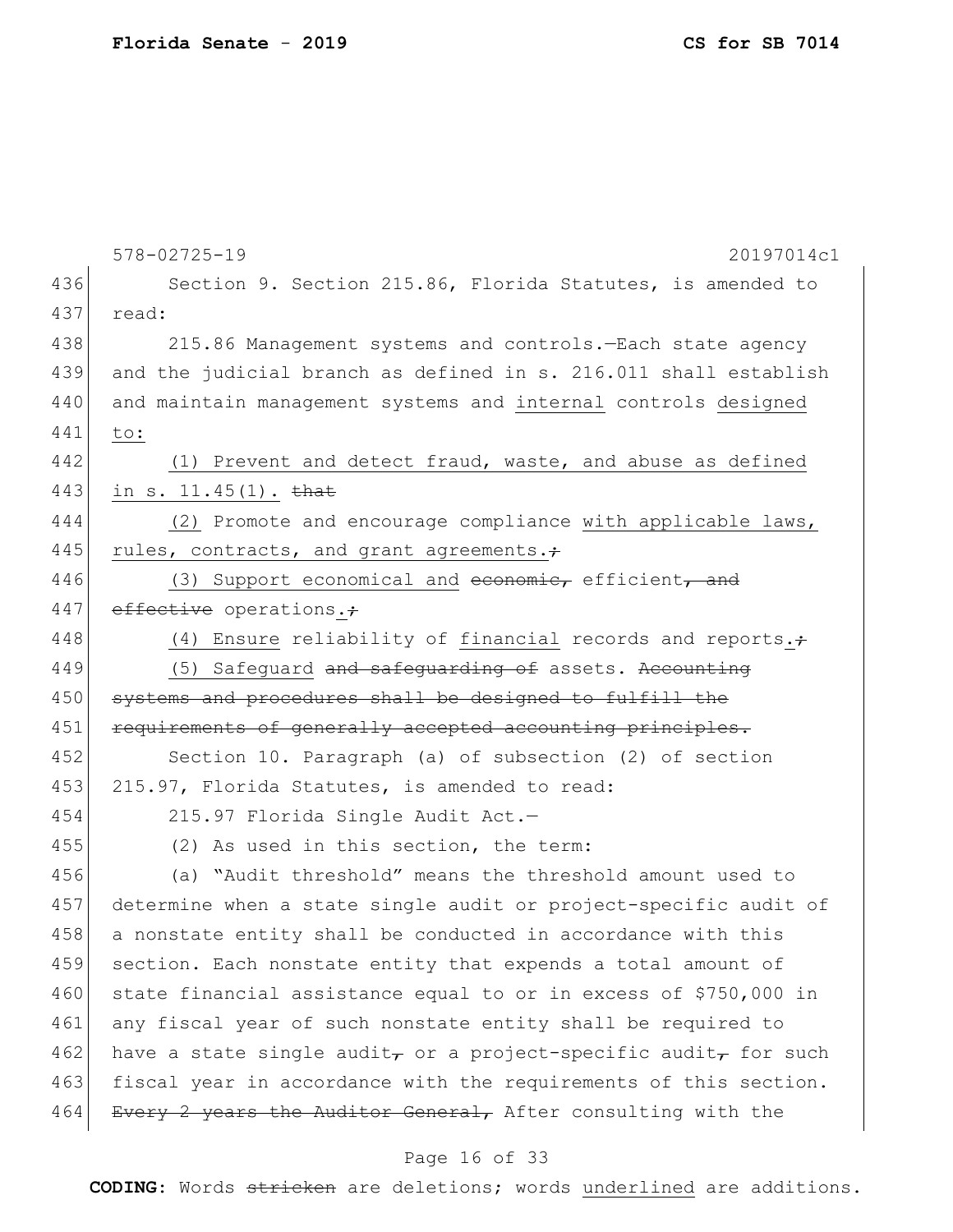|     | $578 - 02725 - 19$<br>20197014c1                                  |
|-----|-------------------------------------------------------------------|
| 465 | Executive Office of the Governor, the Department of Financial     |
| 466 | Services, and all state awarding agencies, the Auditor General    |
| 467 | shall periodically review the threshold amount for requiring      |
| 468 | audits under this section and may recommend any appropriate       |
| 469 | statutory change to revise the threshold amount in the annual     |
| 470 | report submitted to the Legislature pursuant to s. $11.45(7)$ (h) |
| 471 | adjust such threshold amount consistent with the purposes of      |
| 472 | this section.                                                     |
| 473 | Section 11. Subsection (11) of section 215.985, Florida           |
| 474 | Statutes, is amended to read:                                     |
| 475 | 215.985 Transparency in government spending.-                     |
| 476 | (11) Each water management district shall provide a monthly       |
| 477 | financial statement in the form and manner prescribed by the      |
| 478 | Department of Financial Services to the district's its governing  |
| 479 | board and make such monthly financial statement available for     |
| 480 | public access on its website.                                     |
| 481 | Section 12. Subsection (17) of section 218.31, Florida            |
| 482 | Statutes, is amended to read:                                     |
| 483 | 218.31 Definitions. As used in this part, except where the        |
| 484 | context clearly indicates a different meaning:                    |
| 485 | (17) "Financial audit" means an examination of financial          |
| 486 | statements in order to express an opinion on the fairness with    |
| 487 | which they are presented in conformity with generally accepted    |
| 488 | accounting principles and an examination to determine whether     |
| 489 | operations are properly conducted in accordance with legal and    |
| 490 | regulatory requirements. Financial audits must be conducted in    |
| 491 | accordance with auditing standards generally accepted in the      |
| 492 | United States and government auditing standards as adopted by     |
| 493 | the Board of Accountancy and as prescribed by rules promulgated   |

# Page 17 of 33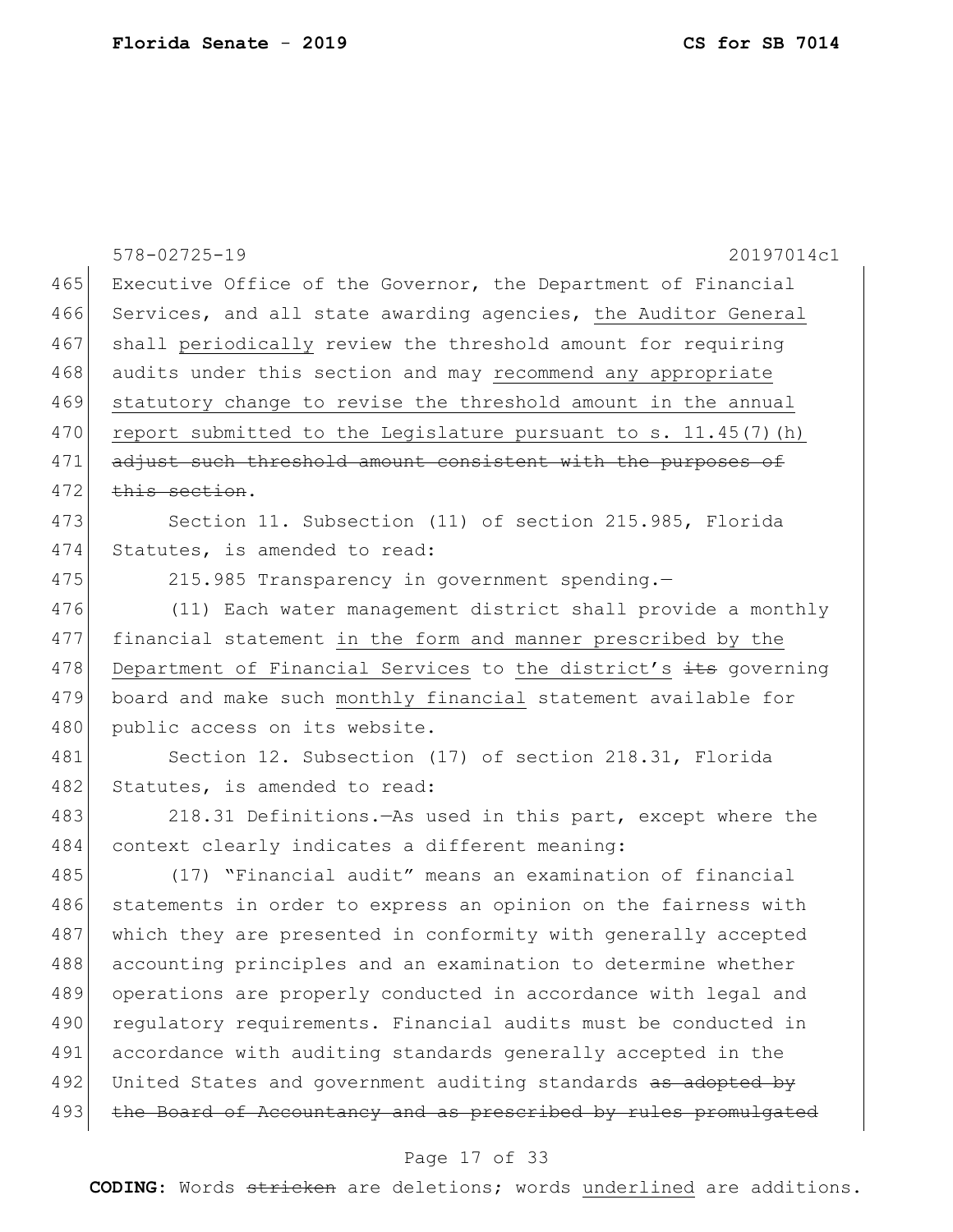578-02725-19 20197014c1 494 by the Auditor General. When applicable, the scope of financial 495 audits must shall encompass the additional activities necessary 496 to establish compliance with the Single Audit Act Amendments of 497 1996, 31 U.S.C. ss. 7501-7507, and other applicable federal law. 498 Section 13. Subsection (2) of section 218.32, Florida 499 Statutes, is amended to read: 500 218.32 Annual financial reports; local governmental 501 entities.— 502 (2) The department shall annually by December 1 file a 503 verified report with the Governor, the Legislature, the Auditor 504 General, and the Special District Accountability Program of the 505 Department of Economic Opportunity showing the revenues, both 506 locally derived and derived from intergovernmental transfers, 507 and the expenditures of each local governmental entity, regional 508 planning council, local government finance commission, and 509 municipal power corporation that is required to submit an annual 510 financial report. In preparing the verified report, the 511 department may request additional information from the local 512 governmental entity. The information requested must be provided 513 to the department within 45 days after the request. If the local 514 governmental entity does not comply with the request, the 515 department shall notify the Legislative Auditing Committee, 516 which may take action pursuant to s.  $11.40(2)$ . The report must 517 include, but is not limited to: 518 (a) The total revenues and expenditures of each local

519 governmental entity that is a component unit included in the 520 annual financial report of the reporting entity.

521 (b) The amount of outstanding long-term debt by each local 522 governmental entity. For purposes of this paragraph, the term

#### Page 18 of 33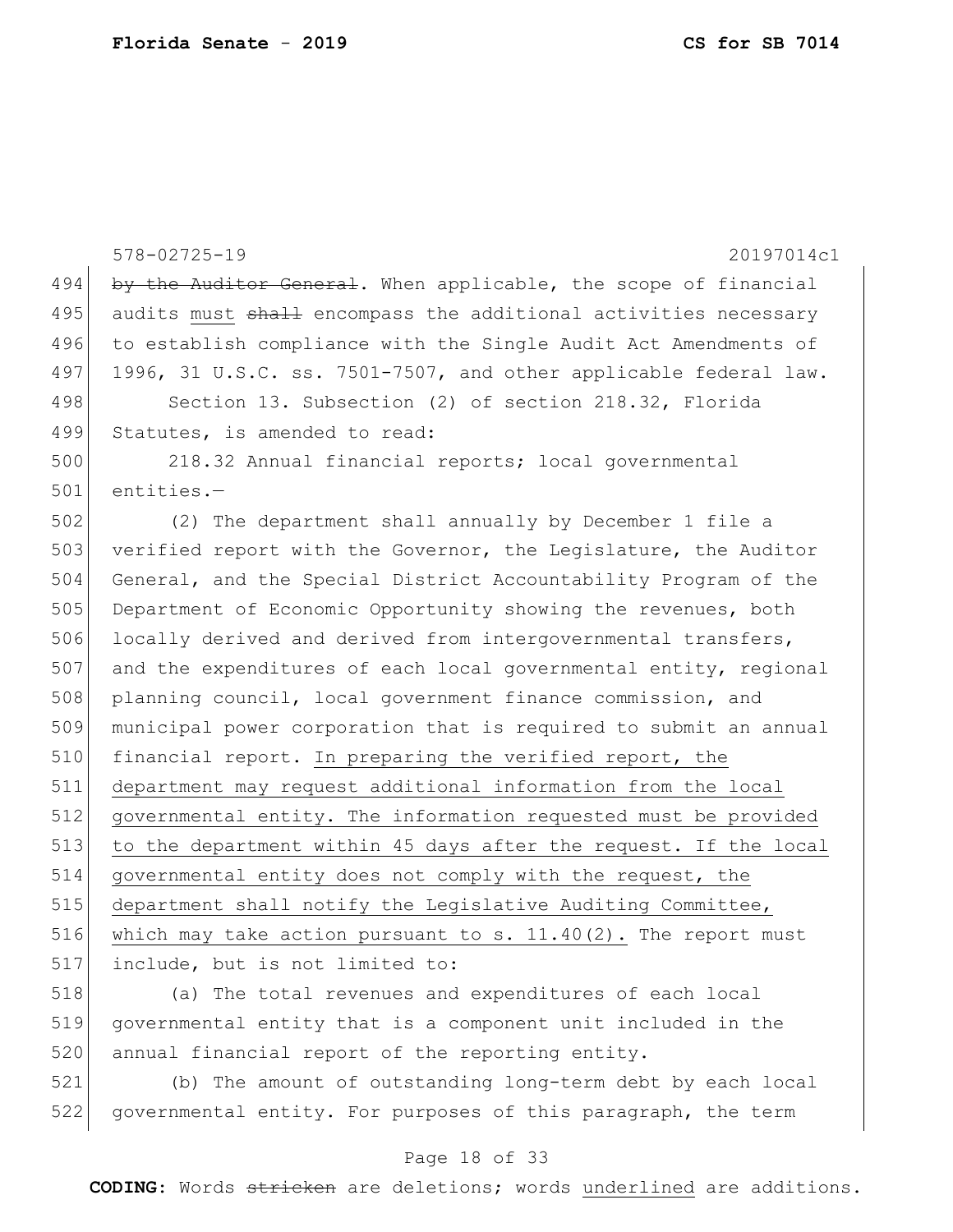|     | $578 - 02725 - 19$<br>20197014c1                                |
|-----|-----------------------------------------------------------------|
| 523 | "long-term debt" means any agreement or series of agreements to |
| 524 | pay money, which, at inception, contemplate terms of payment    |
| 525 | exceeding 1 year in duration.                                   |
| 526 | Section 14. Present subsection (3) of section 218.33,           |
| 527 | Florida Statutes, is renumbered as subsection $(4)$ , and a new |
| 528 | subsection (3) is added to that section, to read:               |
| 529 | 218.33 Local governmental entities; establishment of            |
| 530 | uniform fiscal years and accounting practices and procedures.-  |
| 531 | (3) Each local governmental entity shall establish and          |
| 532 | maintain internal controls designed to:                         |
| 533 | (a) Prevent and detect fraud, waste, and abuse as defined       |
| 534 | in $s. 11.45(1)$ .                                              |
| 535 | (b) Promote and encourage compliance with applicable laws,      |
| 536 | rules, contracts, grant agreements, and best practices.         |
| 537 | (c) Support economical and efficient operations.                |
| 538 | (d) Ensure reliability of financial records and reports.        |
| 539 | (e) Safeguard assets.                                           |
| 540 | Section 15. Subsections $(2)$ , $(3)$ , and $(4)$ of section    |
| 541 | 218.391, Florida Statutes, are amended, and subsection (9) is   |
| 542 | added to that section, to read:                                 |
| 543 | 218.391 Auditor selection procedures.-                          |
| 544 | (2) The governing body of a charter county, municipality,       |
| 545 | special district, district school board, charter school, or     |
| 546 | charter technical career center shall establish an auditor      |
| 547 | selection audit committee.                                      |
| 548 | (a) The auditor selection committee for a Each noncharter       |
| 549 | county must shall establish an audit committee that, at a       |
| 550 | minimum, shall consist of each of the county officers elected   |
| 551 | pursuant to the county charter or s. $1(d)$ , Art. VIII of the  |

# Page 19 of 33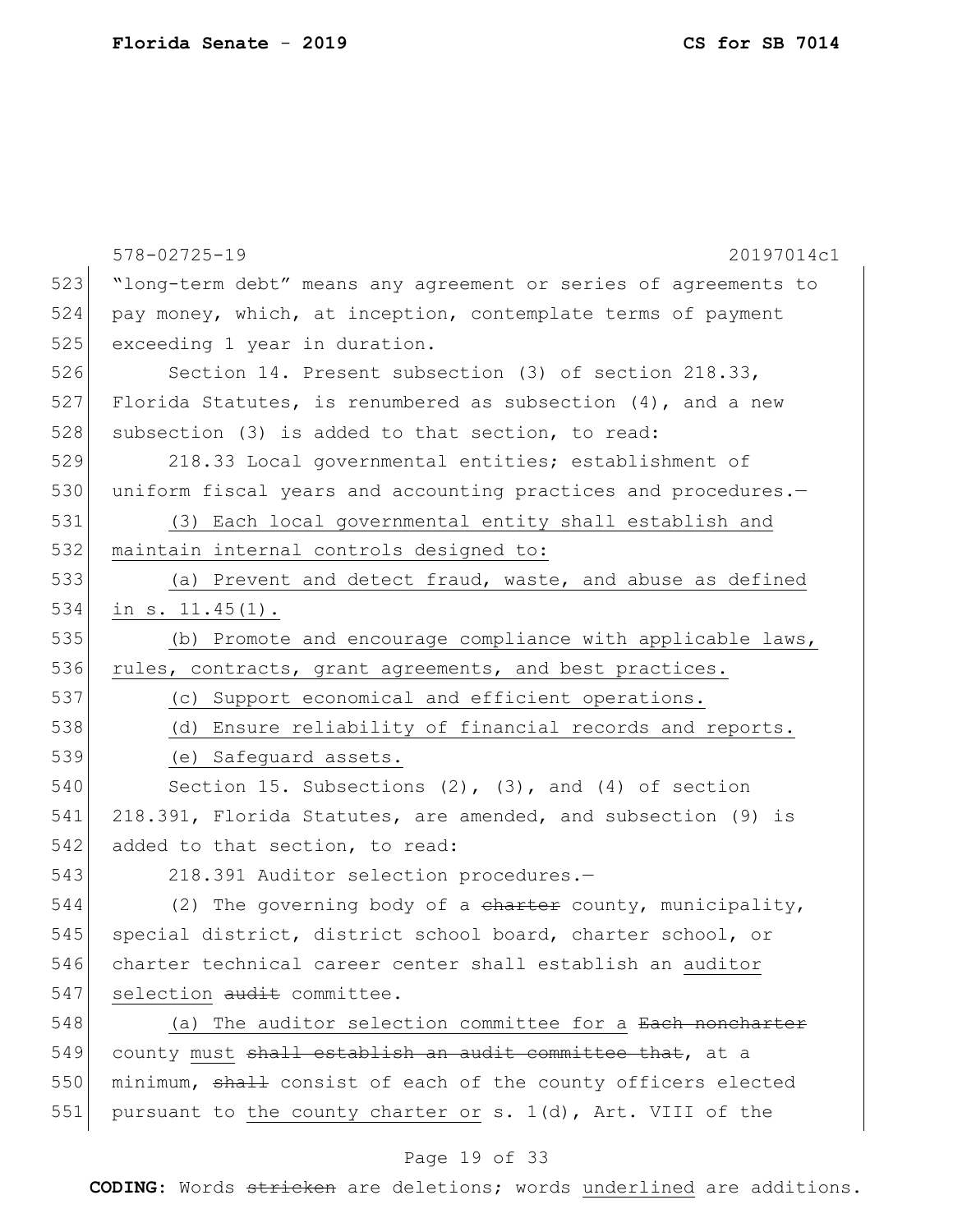578-02725-19 20197014c1 552 State Constitution, or their respective designees a designee, 553 and one member of the board of county commissioners or its 554 designee. 555 (b) The auditor selection committee for a municipality, 556 special district, district school board, charter school, or 557 charter technical career center must consist of at least three 558 members. One member of the auditor selection committee must be a 559 member of the governing body of an entity specified in this 560 paragraph, who shall serve as the chair of the committee. 561 (c) An employee, a chief executive officer, or a chief 562 financial officer of the county, municipality, special district, 563 district school board, charter school, or charter technical 564 career center may not serve as a member of an auditor selection 565 committee established under this subsection; however, an

566 employee, a chief executive officer, or a chief financial 567 officer of the county, municipality, special district, district 568 school board, charter school, or charter technical career center 569 may serve in an advisory capacity.

570 (d) The primary purpose of the auditor selection audit 571 committee is to assist the governing body in selecting an 572 auditor to conduct the annual financial audit required in s. 573 218.39; however, the audit committee may serve other audit 574 oversight purposes as determined by the entity's governing body. 575 The public may  $shath$  not be excluded from the proceedings under 576 this section.

577 (3) The auditor selection audit committee shall:

578 (a) Establish factors to use for the evaluation of audit 579 services to be provided by a certified public accounting firm 580 duly licensed under chapter 473 and qualified to conduct audits

#### Page 20 of 33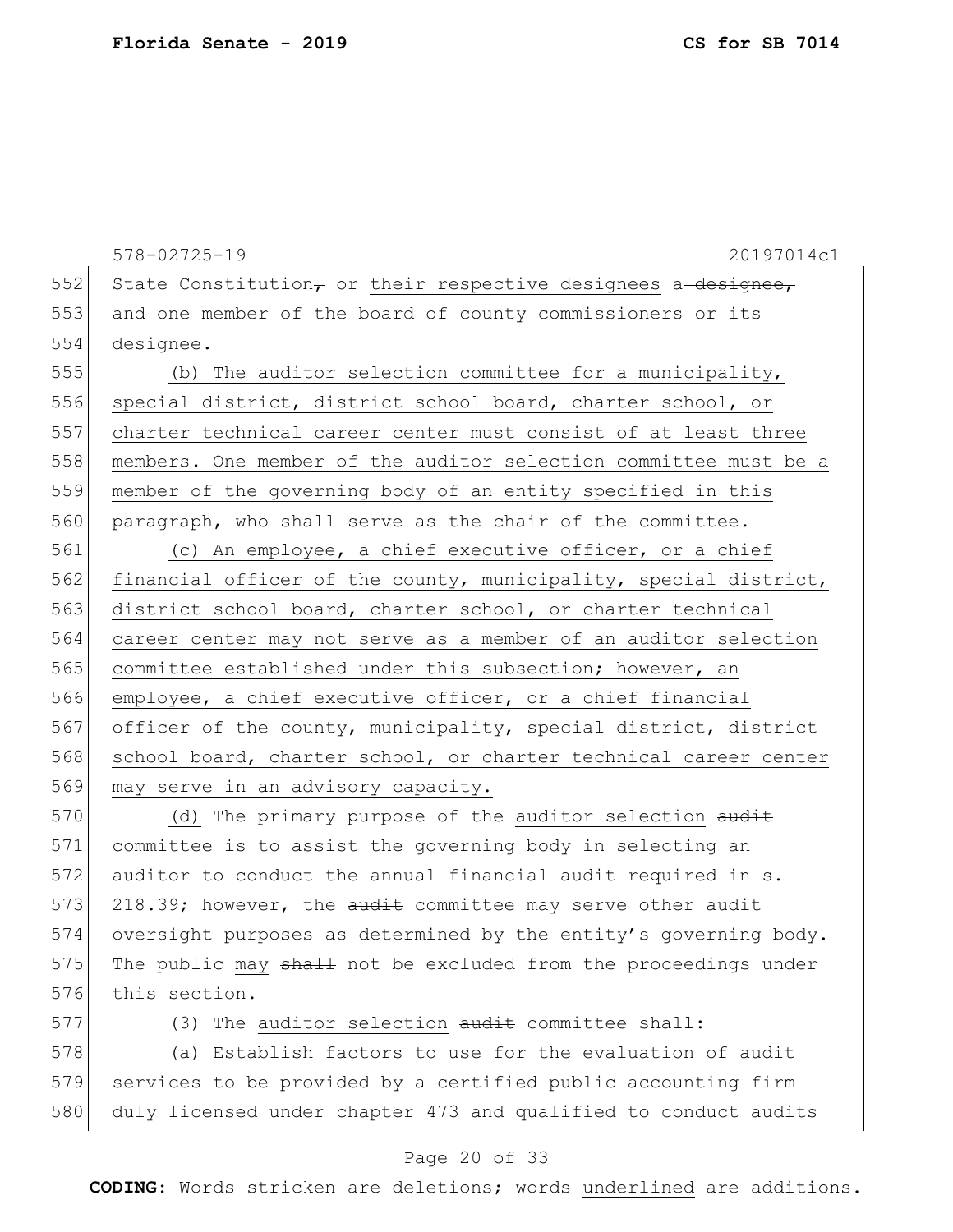|     | $578 - 02725 - 19$<br>20197014c1                                 |
|-----|------------------------------------------------------------------|
| 581 | in accordance with government auditing standards as adopted by   |
| 582 | the Florida Board of Accountancy. Such factors shall include,    |
| 583 | but are not limited to, ability of personnel, experience,        |
| 584 | ability to furnish the required services, and such other factors |
| 585 | as may be determined by the committee to be applicable to its    |
| 586 | particular requirements.                                         |
| 587 | (b) Publicly announce requests for proposals. Public             |
| 588 | announcements must include, at a minimum, a brief description of |
| 589 | the audit and indicate how interested firms can apply for        |
| 590 | consideration.                                                   |
| 591 | (c) Provide interested firms with a request for proposal.        |
| 592 | The request for proposal shall include information on how        |
| 593 | proposals are to be evaluated and such other information the     |
| 594 | committee determines is necessary for the firm to prepare a      |
| 595 | proposal.                                                        |
| 596 | (d) Evaluate proposals provided by qualified firms. If           |
| 597 | compensation is one of the factors established pursuant to       |
| 598 | paragraph (a), it shall not be the sole or predominant factor    |
| 599 | used to evaluate proposals.                                      |
| 600 | (e) Rank and recommend in order of preference no fewer than      |
| 601 | three firms deemed to be the most highly qualified to perform    |
| 602 | the required services after considering the factors established  |
| 603 | pursuant to paragraph (a). If fewer than three firms respond to  |
| 604 | the request for proposal, the committee shall recommend such     |
| 605 | firms as it deems to be the most highly qualified.               |
| 606 | (4) The governing body shall inquire of qualified firms as       |
| 607 | to the basis of compensation, select one of the firms            |
| 608 | recommended by the auditor selection audit committee, and        |

### Page 21 of 33

negotiate a contract, using one of the following methods: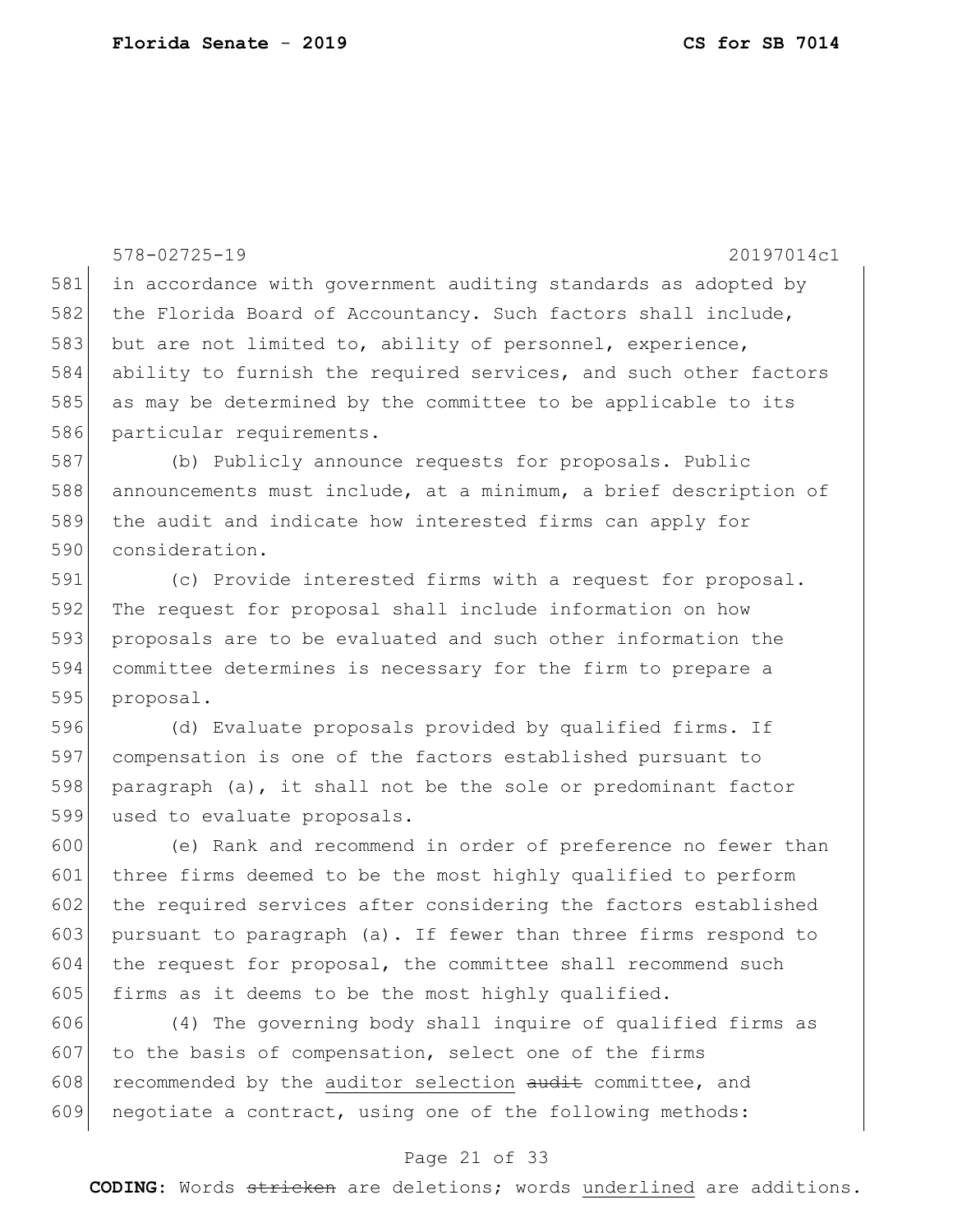578-02725-19 20197014c1

610 (a) If compensation is not one of the factors established 611 pursuant to paragraph (3)(a) and not used to evaluate firms 612 pursuant to paragraph  $(3)(e)$ , the governing body shall negotiate 613 a contract with the firm ranked first. If the governing body is 614 unable to negotiate a satisfactory contract with that firm, 615 negotiations with that firm shall be formally terminated, and 616 the governing body shall then undertake negotiations with the 617 second-ranked firm. Failing accord with the second-ranked firm, 618 negotiations shall then be terminated with that firm and 619 undertaken with the third-ranked firm. Negotiations with the 620 other ranked firms shall be undertaken in the same manner. The 621 governing body, in negotiating with firms, may reopen formal 622 negotiations with any one of the three top-ranked firms, but it 623 may not negotiate with more than one firm at a time.

624 (b) If compensation is one of the factors established 625 pursuant to paragraph  $(3)(a)$  and used in the evaluation of 626 proposals pursuant to paragraph  $(3)(d)$ , the governing body shall 627 select the highest-ranked qualified firm or must document in its 628 public records the reason for not selecting the highest-ranked 629 qualified firm.

630 (c) The governing body may select a firm recommended by the 631 audit committee and negotiate a contract with one of the 632 recommended firms using an appropriate alternative negotiation 633 method for which compensation is not the sole or predominant 634 factor used to select the firm.

635 (d) In negotiations with firms under this section, the 636 governing body may allow a designee to conduct negotiations on 637 its behalf.

638 (9) If the entity fails to select the auditor in accordance

### Page 22 of 33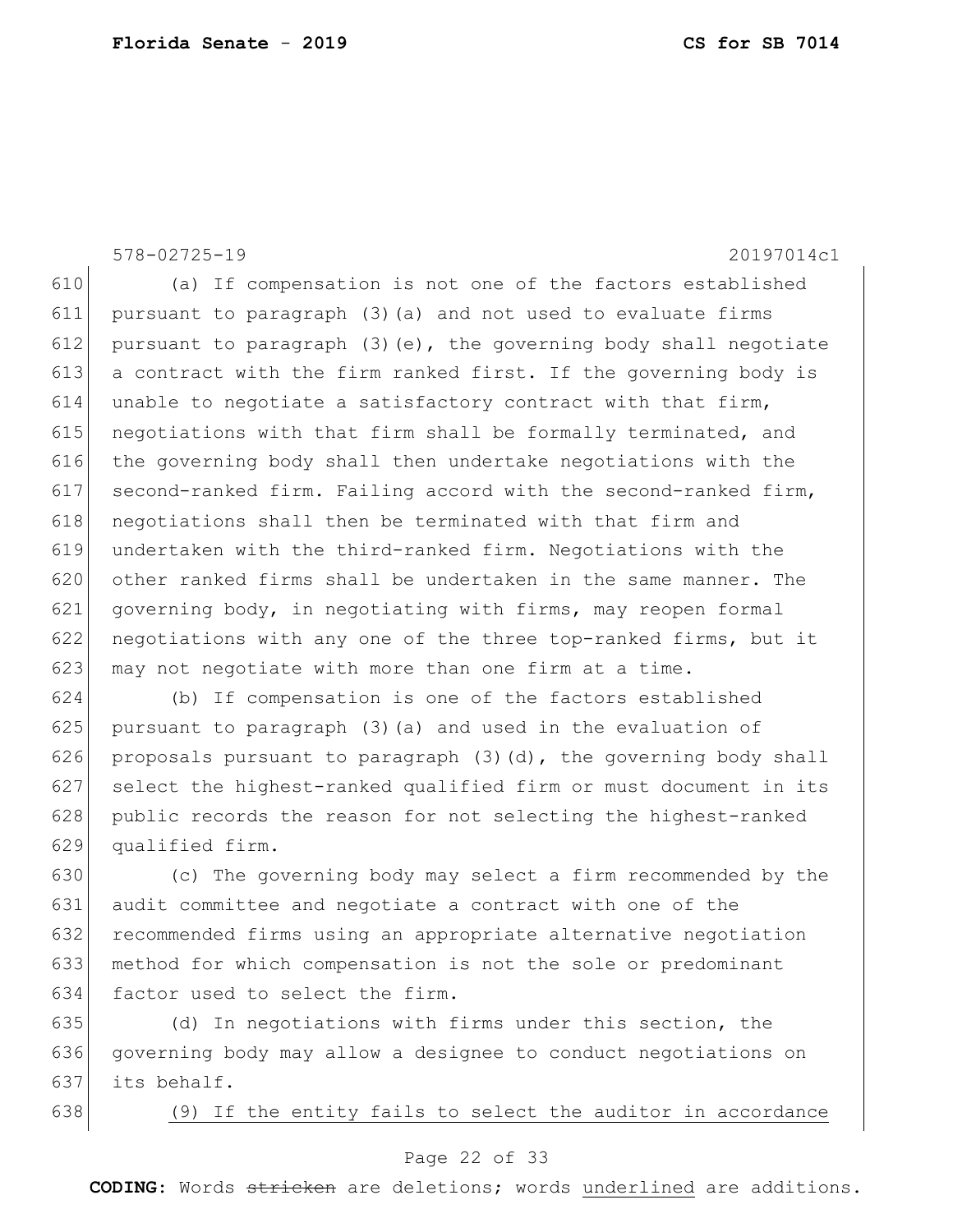578-02725-19 20197014c1 639 with the requirements of subsections  $(3)-(6)$ , the entity must 640 again perform the auditor selection process in accordance with 641 this section to select an auditor to conduct audits for 642 subsequent fiscal years. 643 Section 16. Paragraph (e) of subsection (4), paragraph (d) 644 of subsection  $(5)$ , and paragraph  $(d)$  of subsection  $(6)$  of 645 section 373.536, Florida Statutes, are amended to read: 646 373.536 District budget and hearing thereon. 647 (4) BUDGET CONTROLS; FINANCIAL INFORMATION.— 648 (e) By September 1, 2012, Each district shall provide a 649 monthly financial statement in the form and manner prescribed by 650 the Department of Financial Services to the district's governing 651 board and make such monthly financial statement available for 652 public access on its website. 653 (5) TENTATIVE BUDGET CONTENTS AND SUBMISSION; REVIEW AND 654 APPROVAL.— 655 (d) Each district shall, by August 1 of each year, submit 656 for review a tentative budget and a description of any 657 significant changes from the preliminary budget submitted to the 658 Legislature pursuant to s. 373.535 to the Governor, the 659 President of the Senate, the Speaker of the House of 660 Representatives, the chairs of all legislative committees and 661 subcommittees having substantive or fiscal jurisdiction over 662 water management districts, as determined by the President of 663 the Senate or the Speaker of the House of Representatives, as 664 applicable, the secretary of the department, and the governing 665 body of each county in which the district has jurisdiction or 666 derives any funds for the operations of the district. The 667 tentative budget must be posted on the district's official

### Page 23 of 33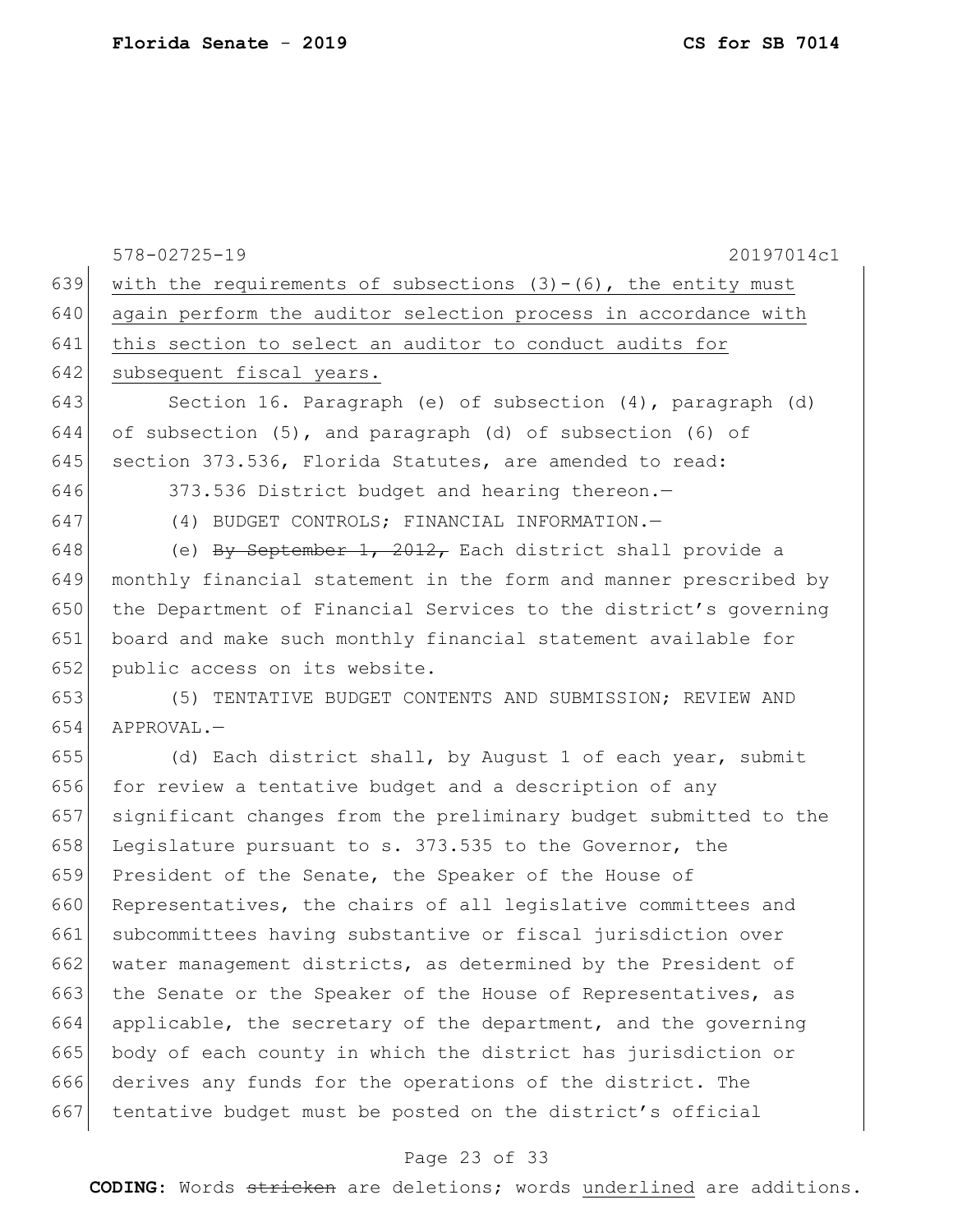578-02725-19 20197014c1 website at least 2 days before budget hearings held pursuant to s. 200.065 or other law and must remain on the website for at least 45 days. (6) FINAL BUDGET; ANNUAL AUDIT; CAPITAL IMPROVEMENTS PLAN; WATER RESOURCE DEVELOPMENT WORK PROGRAM.— (d) The final adopted budget must be posted on the water management district's official website within 30 days after 675 adoption and must remain on the website for at least 2 years. 676 Section 17. Paragraph (1) of subsection (12) of section 1001.42, Florida Statutes, as amended by chapter 2018-5, Laws of 678 Florida, is amended to read: 679 1001.42 Powers and duties of district school board.—The 680 district school board, acting as a board, shall exercise all 681 powers and perform all duties listed below: (12) FINANCE.—Take steps to assure students adequate educational facilities through the financial procedure authorized in chapters 1010 and 1011 and as prescribed below: (l) *Internal auditor.*—May or, in the case of a school district receiving annual federal, state, and local funds in 687 excess of \$500 million, shall employ an internal auditor. The 688 scope of the internal auditor shall not be restricted and shall include every functional and program area of the school system. 1. The internal auditor shall perform ongoing financial verification of the financial records of the school district, a comprehensive risk assessment of all areas of the school system every 5 years, and other audits and reviews as the district 694 school board directs for determining: **a.** The adequacy of internal controls designed to prevent 696 and detect fraud, waste, and abuse as defined in s.  $11.45(1)$ .

#### Page 24 of 33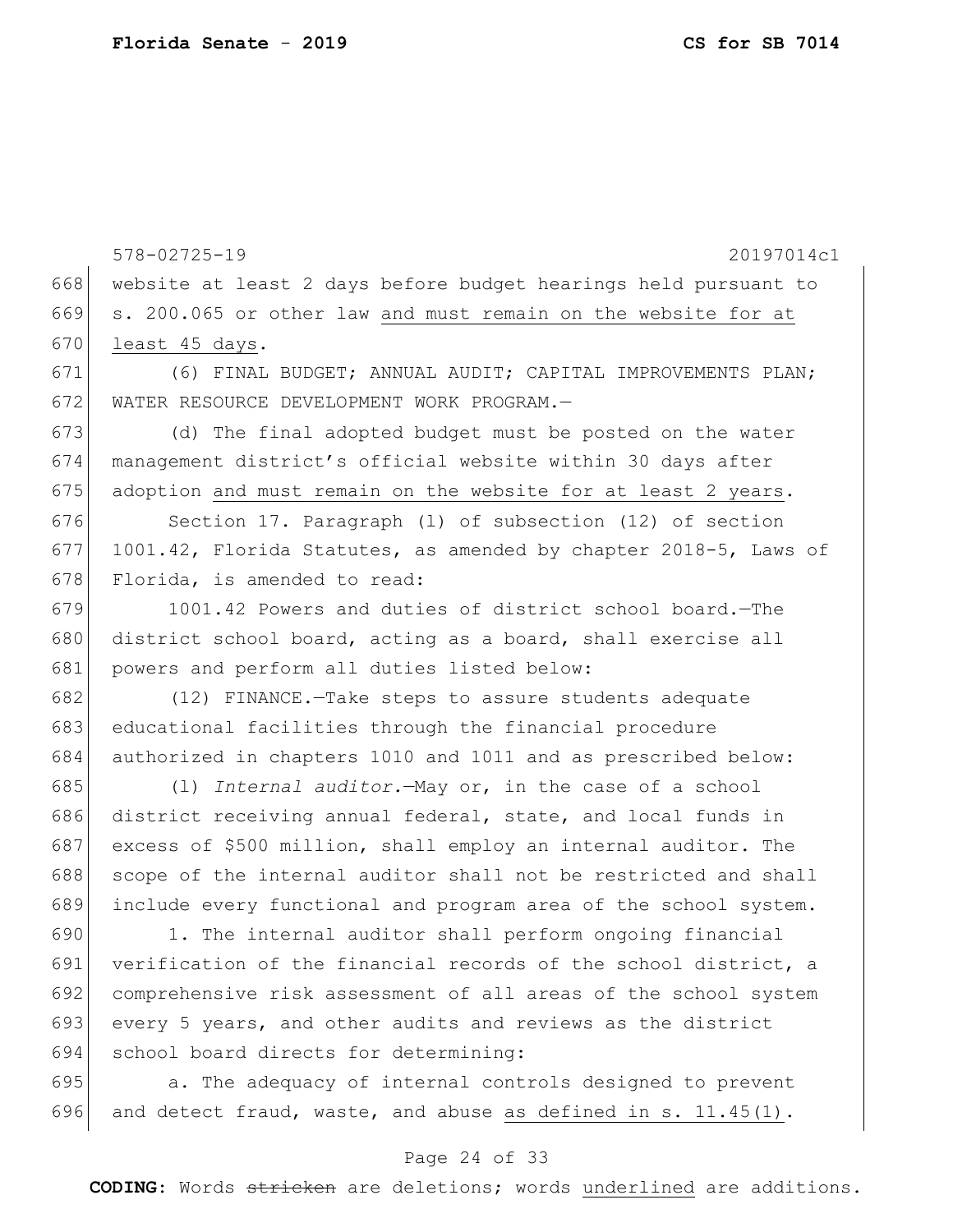**Florida Senate** - **2019 CS for SB 7014**

|     | $578 - 02725 - 19$<br>20197014c1                                 |  |  |  |  |  |  |  |  |
|-----|------------------------------------------------------------------|--|--|--|--|--|--|--|--|
| 697 | b. Compliance with applicable laws, rules, contracts, grant      |  |  |  |  |  |  |  |  |
| 698 | agreements, district school board-approved policies, and best    |  |  |  |  |  |  |  |  |
| 699 | practices.                                                       |  |  |  |  |  |  |  |  |
| 700 | c. The efficiency of operations.                                 |  |  |  |  |  |  |  |  |
| 701 | d. The reliability of financial records and reports.             |  |  |  |  |  |  |  |  |
| 702 | e. The safequarding of assets.                                   |  |  |  |  |  |  |  |  |
| 703 | f. Financial solvency.                                           |  |  |  |  |  |  |  |  |
| 704 | g. Projected revenues and expenditures.                          |  |  |  |  |  |  |  |  |
| 705 | h. The rate of change in the general fund balance.               |  |  |  |  |  |  |  |  |
| 706 | 2. The internal auditor shall prepare audit reports of his       |  |  |  |  |  |  |  |  |
| 707 | or her findings and report directly to the district school board |  |  |  |  |  |  |  |  |
| 708 | or its designee.                                                 |  |  |  |  |  |  |  |  |
| 709 | 3. Any person responsible for furnishing or producing any        |  |  |  |  |  |  |  |  |
| 710 | book, record, paper, document, data, or sufficient information   |  |  |  |  |  |  |  |  |
| 711 | necessary to conduct a proper audit or examination which the     |  |  |  |  |  |  |  |  |
| 712 | internal auditor is by law authorized to perform is subject to   |  |  |  |  |  |  |  |  |
| 713 | the provisions of s. $11.47(3)$ and $(4)$ .                      |  |  |  |  |  |  |  |  |
| 714 | Section 18. Paragraph (j) of subsection (9) of section           |  |  |  |  |  |  |  |  |
| 715 | 1002.33, Florida Statutes, is amended to read:                   |  |  |  |  |  |  |  |  |
| 716 | 1002.33 Charter schools.-                                        |  |  |  |  |  |  |  |  |
| 717 | (9) CHARTER SCHOOL REQUIREMENTS.-                                |  |  |  |  |  |  |  |  |
| 718 | (j) The governing body of the charter school shall be            |  |  |  |  |  |  |  |  |
| 719 | responsible for:                                                 |  |  |  |  |  |  |  |  |
| 720 | 1. Establishing and maintaining internal controls designed       |  |  |  |  |  |  |  |  |
| 721 | to:                                                              |  |  |  |  |  |  |  |  |
| 722 | a. Prevent and detect fraud, waste, and abuse as defined in      |  |  |  |  |  |  |  |  |
| 723 | s. $11.45(1)$ .                                                  |  |  |  |  |  |  |  |  |
| 724 | b. Promote and encourage compliance with applicable laws,        |  |  |  |  |  |  |  |  |
| 725 | rules, contracts, grant agreements, and best practices.          |  |  |  |  |  |  |  |  |
|     |                                                                  |  |  |  |  |  |  |  |  |

# Page 25 of 33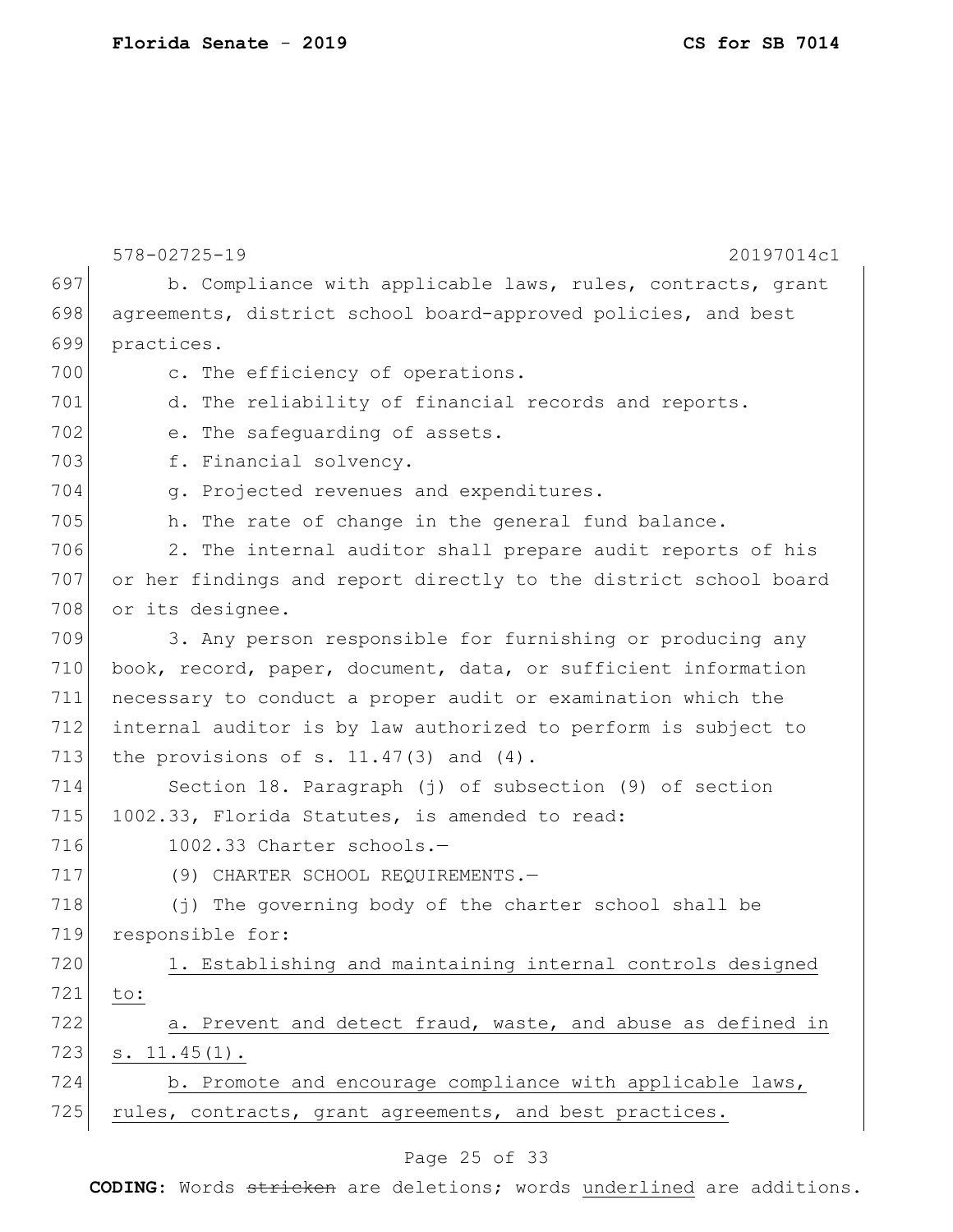|     | $578 - 02725 - 19$<br>20197014c1                                    |  |  |  |  |  |  |  |  |
|-----|---------------------------------------------------------------------|--|--|--|--|--|--|--|--|
| 726 | c. Support economical and efficient operations.                     |  |  |  |  |  |  |  |  |
| 727 | d. Ensure reliability of financial records and reports.             |  |  |  |  |  |  |  |  |
| 728 | e. Safeguard assets.                                                |  |  |  |  |  |  |  |  |
| 729 | 2.1. Ensuring that the charter school has retained the              |  |  |  |  |  |  |  |  |
| 730 | services of a certified public accountant or auditor for the        |  |  |  |  |  |  |  |  |
| 731 | annual financial audit, pursuant to s. 1002.345(2), who shall       |  |  |  |  |  |  |  |  |
| 732 | submit the report to the governing body.                            |  |  |  |  |  |  |  |  |
| 733 | 3.2. Reviewing and approving the audit report, including            |  |  |  |  |  |  |  |  |
| 734 | audit findings and recommendations for the financial recovery       |  |  |  |  |  |  |  |  |
| 735 | plan.                                                               |  |  |  |  |  |  |  |  |
| 736 | 4.a. 3. a. Performing the duties in s. 1002.345, including          |  |  |  |  |  |  |  |  |
| 737 | monitoring a corrective action plan.                                |  |  |  |  |  |  |  |  |
| 738 | b. Monitoring a financial recovery plan in order to ensure          |  |  |  |  |  |  |  |  |
| 739 | compliance.                                                         |  |  |  |  |  |  |  |  |
| 740 | 5.4. Participating in governance training approved by the           |  |  |  |  |  |  |  |  |
| 741 | department which must include government in the sunshine,           |  |  |  |  |  |  |  |  |
| 742 | conflicts of interest, ethics, and financial responsibility.        |  |  |  |  |  |  |  |  |
| 743 | Section 19. Present subsections (6) through (10) of section         |  |  |  |  |  |  |  |  |
| 744 | 1002.37, Florida Statutes, are renumbered as subsections (7)        |  |  |  |  |  |  |  |  |
| 745 | through $(11)$ , respectively, present subsection $(6)$ is amended, |  |  |  |  |  |  |  |  |
| 746 | and a new subsection (6) is added to that section, to read:         |  |  |  |  |  |  |  |  |
| 747 | 1002.37 The Florida Virtual School.-                                |  |  |  |  |  |  |  |  |
| 748 | (6) The Florida Virtual School shall have an annual                 |  |  |  |  |  |  |  |  |
| 749 | financial audit of its accounts and records conducted by an         |  |  |  |  |  |  |  |  |
| 750 | independent auditor who is a certified public accountant            |  |  |  |  |  |  |  |  |
| 751 | licensed under chapter 473. The independent auditor shall           |  |  |  |  |  |  |  |  |
| 752 | conduct the audit in accordance with rules adopted by the           |  |  |  |  |  |  |  |  |
| 753 | Auditor General pursuant to s. 11.45 and, upon completion of the    |  |  |  |  |  |  |  |  |
| 754 | audit, shall prepare an audit report in accordance with such        |  |  |  |  |  |  |  |  |

# Page 26 of 33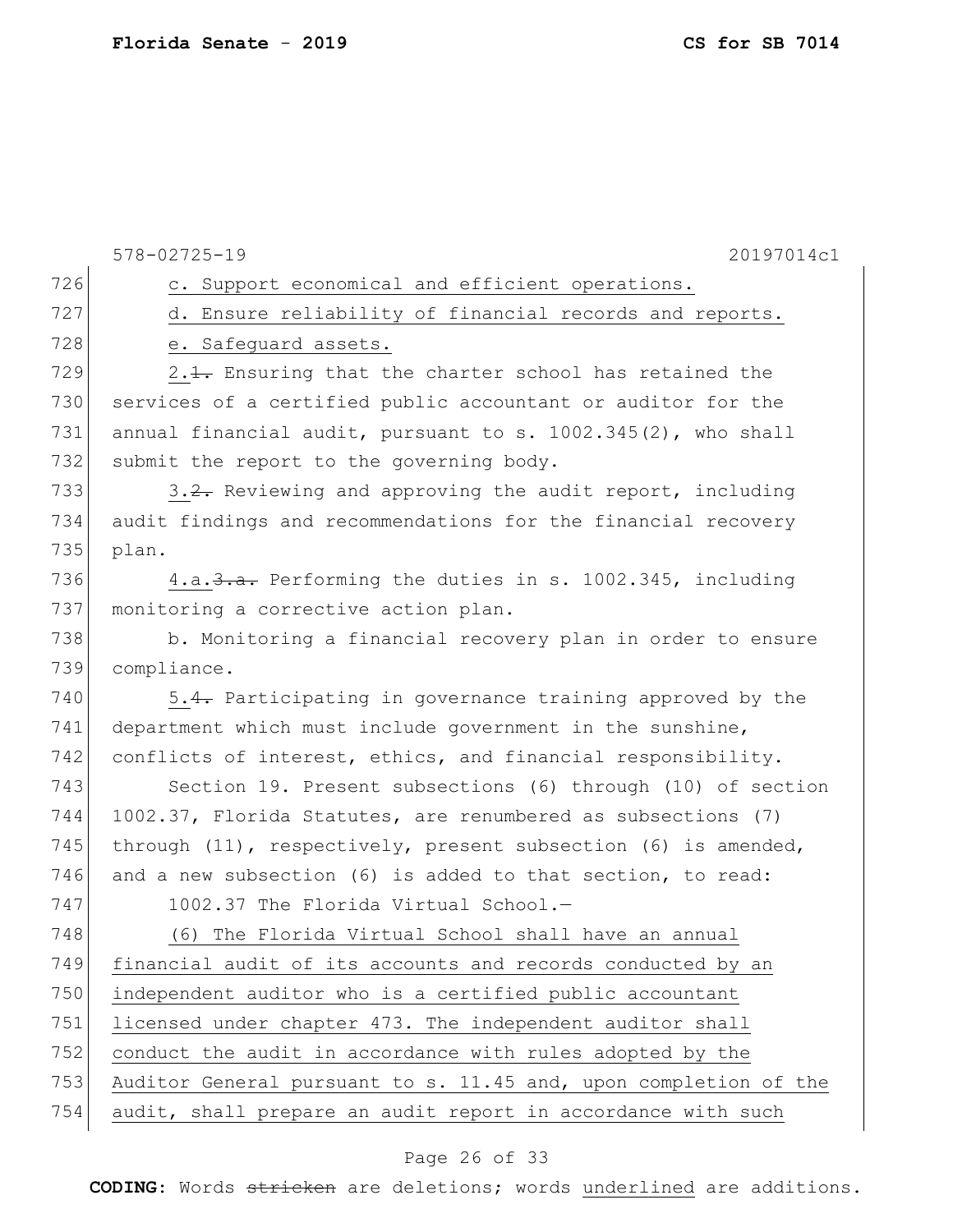578-02725-19 20197014c1 755 rules. The audit report must include a written statement by the 756 board of trustees describing corrective action to be taken in 757 response to each of the independent auditor's recommendations 758 included in the audit report. The independent auditor shall 759 submit the audit report to the board of trustees and the Auditor 760 General no later than 9 months after the end of the preceding 761 fiscal year. 762 (7) $(6)$  The board of trustees shall annually submit to the 763 Governor, the Legislature, the Commissioner of Education, and 764 the State Board of Education the audit report prepared pursuant 765 to subsection (6) and a complete and detailed report setting 766 forth: 767 (a) The operations and accomplishments of the Florida 768 Virtual School within the state and those occurring outside the 769 state as Florida Virtual School Global. 770 (b) The marketing and operational plan for the Florida 771 Virtual School and Florida Virtual School Global, including 772 recommendations regarding methods for improving the delivery of 773 education through the Internet and other distance learning 774 technology. 775 (c) The assets and liabilities of the Florida Virtual 776 School and Florida Virtual School Global at the end of the 777 fiscal year.  $778$  (d) A copy of an annual financial audit of the accounts and 779 records of the Florida Virtual School and Florida Virtual School 780 Global, conducted by an independent certified public accountant 781 and performed in accordance with rules adopted by the Auditor  $782$  General. 783 (d) (e) Recommendations regarding the unit cost of providing

#### Page 27 of 33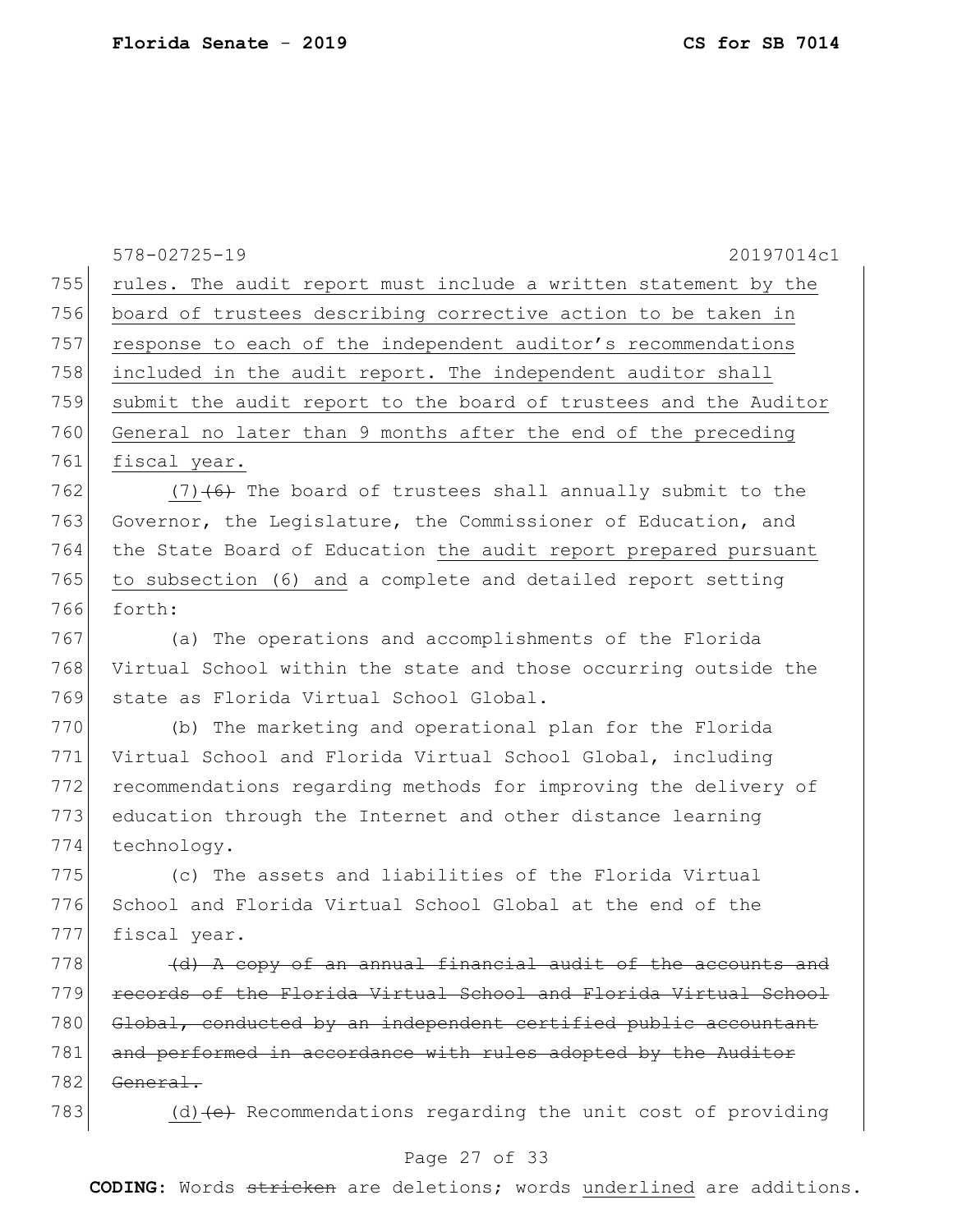|     | $578 - 02725 - 19$<br>20197014c1                                 |  |  |  |  |  |  |  |  |
|-----|------------------------------------------------------------------|--|--|--|--|--|--|--|--|
| 784 | services to students through the Florida Virtual School and      |  |  |  |  |  |  |  |  |
| 785 | Florida Virtual School Global. In order to most effectively      |  |  |  |  |  |  |  |  |
| 786 | develop public policy regarding any future funding of the        |  |  |  |  |  |  |  |  |
| 787 | Florida Virtual School, it is imperative that the cost of the    |  |  |  |  |  |  |  |  |
| 788 | program is accurately identified. The identified cost of the     |  |  |  |  |  |  |  |  |
| 789 | program must be based on reliable data.                          |  |  |  |  |  |  |  |  |
| 790 | (e) $(f)$ Recommendations regarding an accountability            |  |  |  |  |  |  |  |  |
| 791 | mechanism to assess the effectiveness of the services provided   |  |  |  |  |  |  |  |  |
| 792 | by the Florida Virtual School and Florida Virtual School Global. |  |  |  |  |  |  |  |  |
| 793 | Section 20. Subsection (5) is added to section 1010.01,          |  |  |  |  |  |  |  |  |
| 794 | Florida Statutes, to read:                                       |  |  |  |  |  |  |  |  |
| 795 | 1010.01 Uniform records and accounts.-                           |  |  |  |  |  |  |  |  |
| 796 | (5) Each school district, Florida College System                 |  |  |  |  |  |  |  |  |
| 797 | institution, and state university shall establish and maintain   |  |  |  |  |  |  |  |  |
| 798 | internal controls designed to:                                   |  |  |  |  |  |  |  |  |
| 799 | (a) Prevent and detect fraud, waste, and abuse as defined        |  |  |  |  |  |  |  |  |
| 800 | in $s. 11.45(1)$ .                                               |  |  |  |  |  |  |  |  |
| 801 | (b) Promote and encourage compliance with applicable laws,       |  |  |  |  |  |  |  |  |
| 802 | rules, contracts, grant agreements, and best practices.          |  |  |  |  |  |  |  |  |
| 803 | (c) Support economical and efficient operations.                 |  |  |  |  |  |  |  |  |
| 804 | (d) Ensure reliability of financial records and reports.         |  |  |  |  |  |  |  |  |
| 805 | (e) Safequard assets.                                            |  |  |  |  |  |  |  |  |
| 806 | Section 21. Section 1012.8551, Florida Statutes, is created      |  |  |  |  |  |  |  |  |
| 807 | to read:                                                         |  |  |  |  |  |  |  |  |
| 808 | 1012.8551 Employee background screening and investigations       |  |  |  |  |  |  |  |  |
| 809 | for Florida College System personnel.-Section 110.1127 applies   |  |  |  |  |  |  |  |  |
| 810 | to each institution in the Florida College System. Each          |  |  |  |  |  |  |  |  |
| 811 | institution must designate the positions subject to background   |  |  |  |  |  |  |  |  |
| 812 | screening and investigation pursuant to that section.            |  |  |  |  |  |  |  |  |

# Page 28 of 33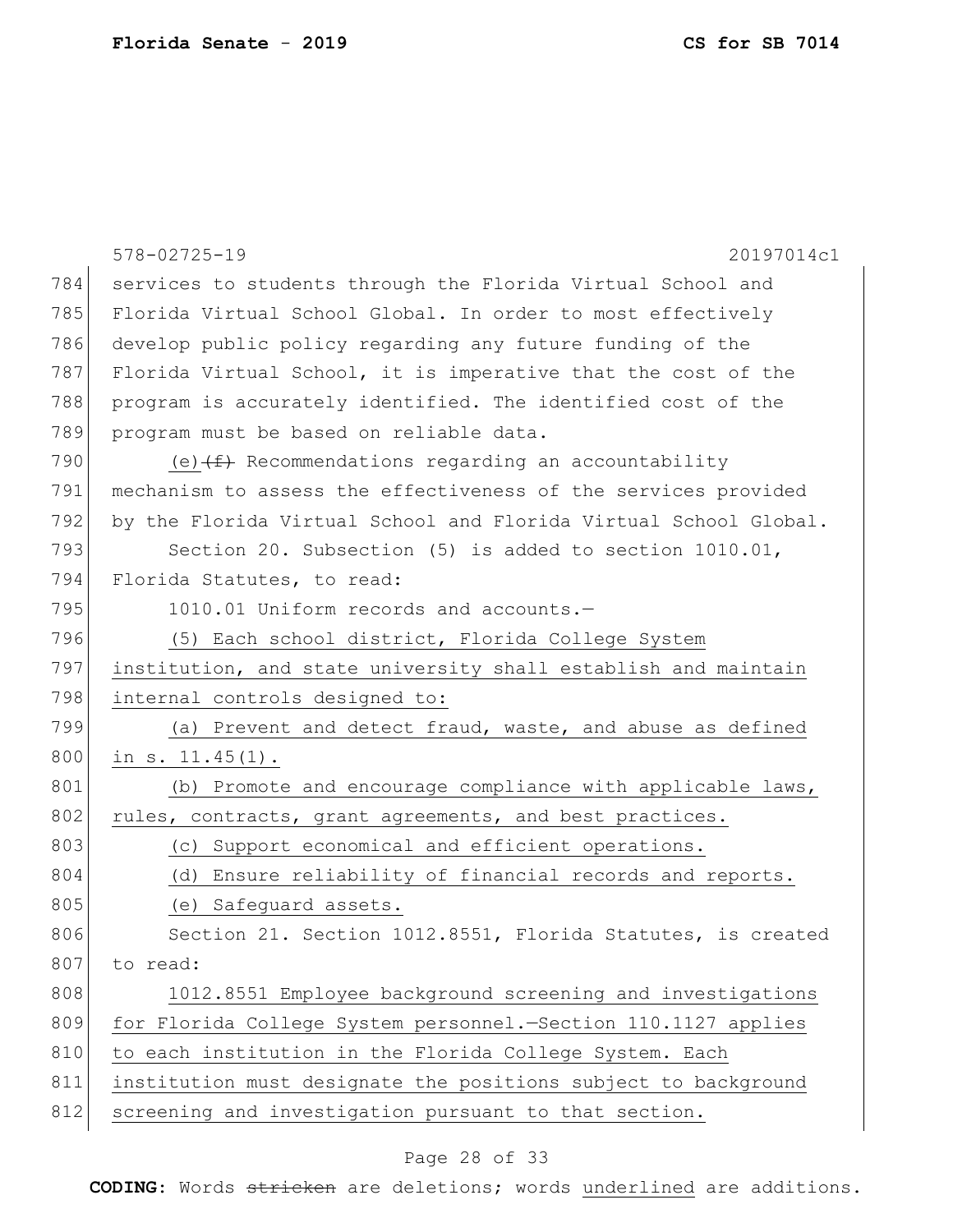578-02725-19 20197014c1 813 Section 22. Section 1012.915, Florida Statutes, is created 814 to read: 815 1012.915 Employee background screening and investigations 816 for State University System personnel. - Section 110.1127 applies 817 to each institution in the State University System. Each 818 institution must designate the positions subject to background 819 screening and investigation pursuant to that section. 820 Section 23. Subsection (3) of section 218.503, Florida 821 Statutes, is amended to read: 822 218.503 Determination of financial emergency. 823 (3) Upon notification that one or more of the conditions in 824 subsection (1) have occurred or will occur if action is not 825 taken to assist the local governmental entity or district school 826 board, the Governor or his or her designee shall contact the 827 local governmental entity or the Commissioner of Education or 828 his or her designee shall contact the district school board, as 829 appropriate, to determine what actions have been taken by the 830 local governmental entity or the district school board to 831 resolve or prevent the condition. The information requested must 832 be provided within 45 days after the date of the request. If the 833 local governmental entity or the district school board does not 834 comply with the request, the Governor or his or her designee or 835 the Commissioner of Education or his or her designee shall 836 notify the members of the Legislative Auditing Committee, which 837 who may take action pursuant to s.  $11.40(2)$   $11.40$ . The Governor 838 or the Commissioner of Education, as appropriate, shall 839 determine whether the local governmental entity or the district 840 school board needs state assistance to resolve or prevent the 841 condition. If state assistance is needed, the local governmental

### Page 29 of 33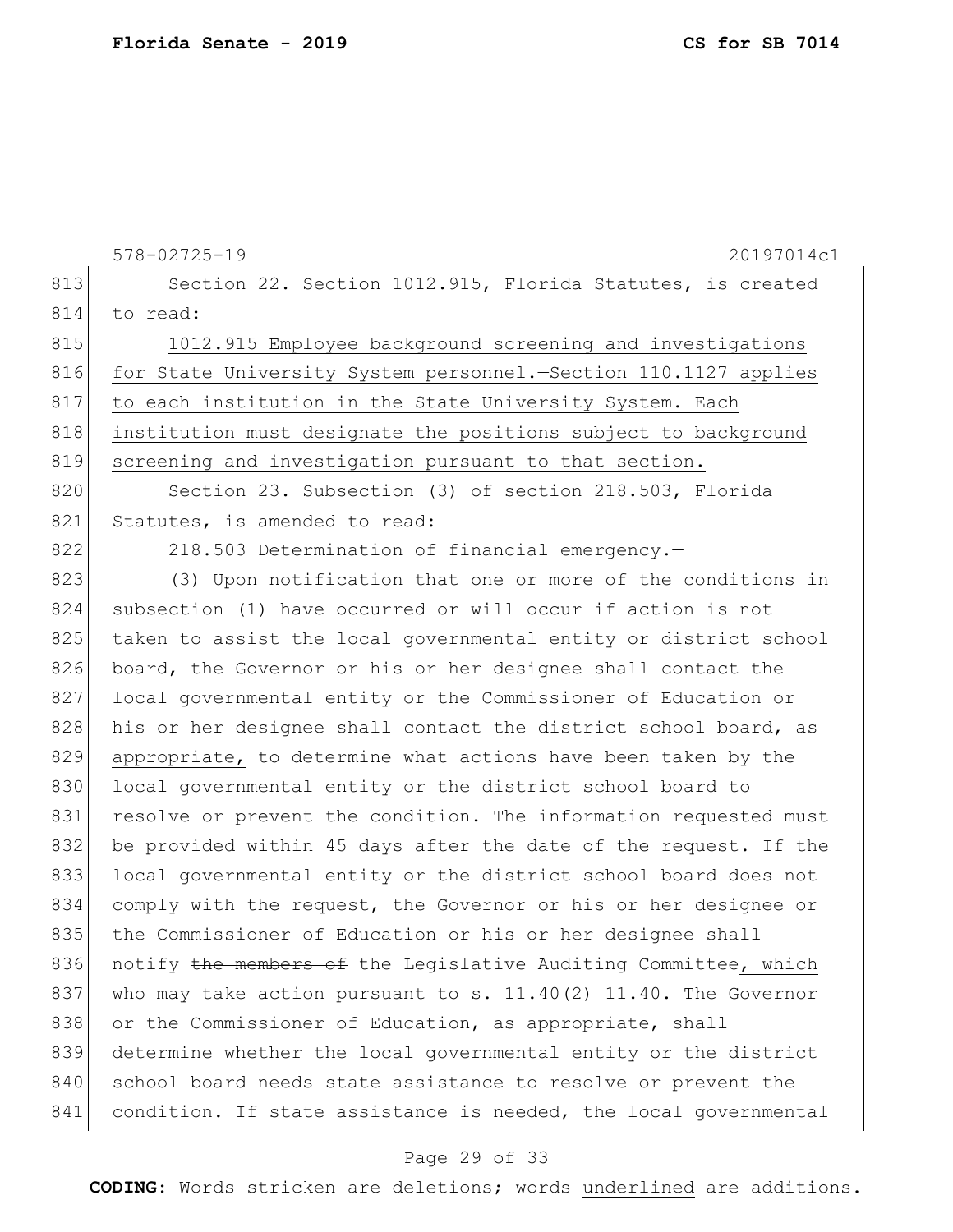578-02725-19 20197014c1 842 entity or district school board is considered to be in a state 843 of financial emergency. The Governor or the Commissioner of 844 Education, as appropriate, has the authority to implement 845 measures as set forth in ss. 218.50-218.504 to assist the local 846 governmental entity or district school board in resolving the 847 financial emergency. Such measures may include, but are not 848 limited to: 849 (a) Requiring approval of the local governmental entity's 850 budget by the Governor or approval of the district school 851 board's budget by the Commissioner of Education. 852 (b) Authorizing a state loan to a local governmental entity 853 and providing for repayment of same. 854 (c) Prohibiting a local governmental entity or district 855 school board from issuing bonds, notes, certificates of 856 indebtedness, or any other form of debt until such time as it is 857 no longer subject to this section. 858 (d) Making such inspections and reviews of records, 859 information, reports, and assets of the local governmental 860 entity or district school board as are needed. The appropriate 861 local officials shall cooperate in such inspections and reviews. 862 (e) Consulting with officials and auditors of the local 863 governmental entity or the district school board and the 864 appropriate state officials regarding any steps necessary to 865 bring the books of account, accounting systems, financial 866 procedures, and reports into compliance with state requirements. 867 (f) Providing technical assistance to the local 868 governmental entity or the district school board.

869 (g)1. Establishing a financial emergency board to oversee 870 the activities of the local governmental entity or the district

### Page 30 of 33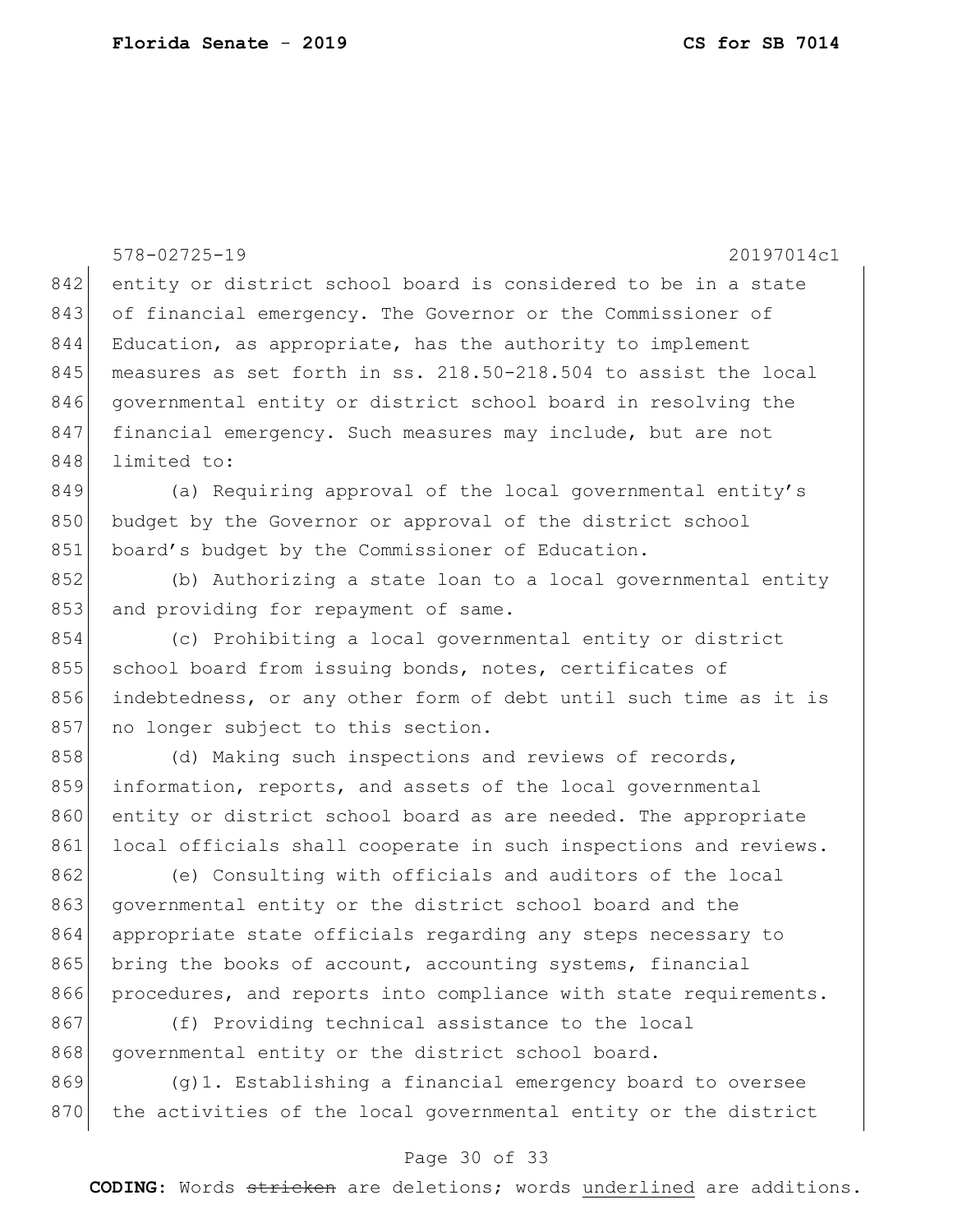578-02725-19 20197014c1 871 school board. If a financial emergency board is established for 872 a local governmental entity, the Governor shall appoint board 873 members and select a chair. If a financial emergency board is 874 established for a district school board, the State Board of 875 Education shall appoint board members and select a chair. The 876 financial emergency board shall adopt such rules as are 877 | necessary for conducting board business. The board may: 878 a. Make such reviews of records, reports, and assets of the

879 local governmental entity or the district school board as are 880 needed.

881 b. Consult with officials and auditors of the local 882 governmental entity or the district school board and the 883 appropriate state officials regarding any steps necessary to 884 bring the books of account, accounting systems, financial 885 procedures, and reports of the local governmental entity or the 886 district school board into compliance with state requirements.

887 c. Review the operations, management, efficiency, 888 productivity, and financing of functions and operations of the 889 local governmental entity or the district school board.

890 d. Consult with other governmental entities for the 891 consolidation of all administrative direction and support 892 services, including, but not limited to, services for asset 893 sales, economic and community development, building inspections, 894 parks and recreation, facilities management, engineering and 895 construction, insurance coverage, risk management, planning and 896 zoning, information systems, fleet management, and purchasing.

 $897$  2. The recommendations and reports made by the financial 898 emergency board must be submitted to the Governor for local 899 governmental entities or to the Commissioner of Education and

#### Page 31 of 33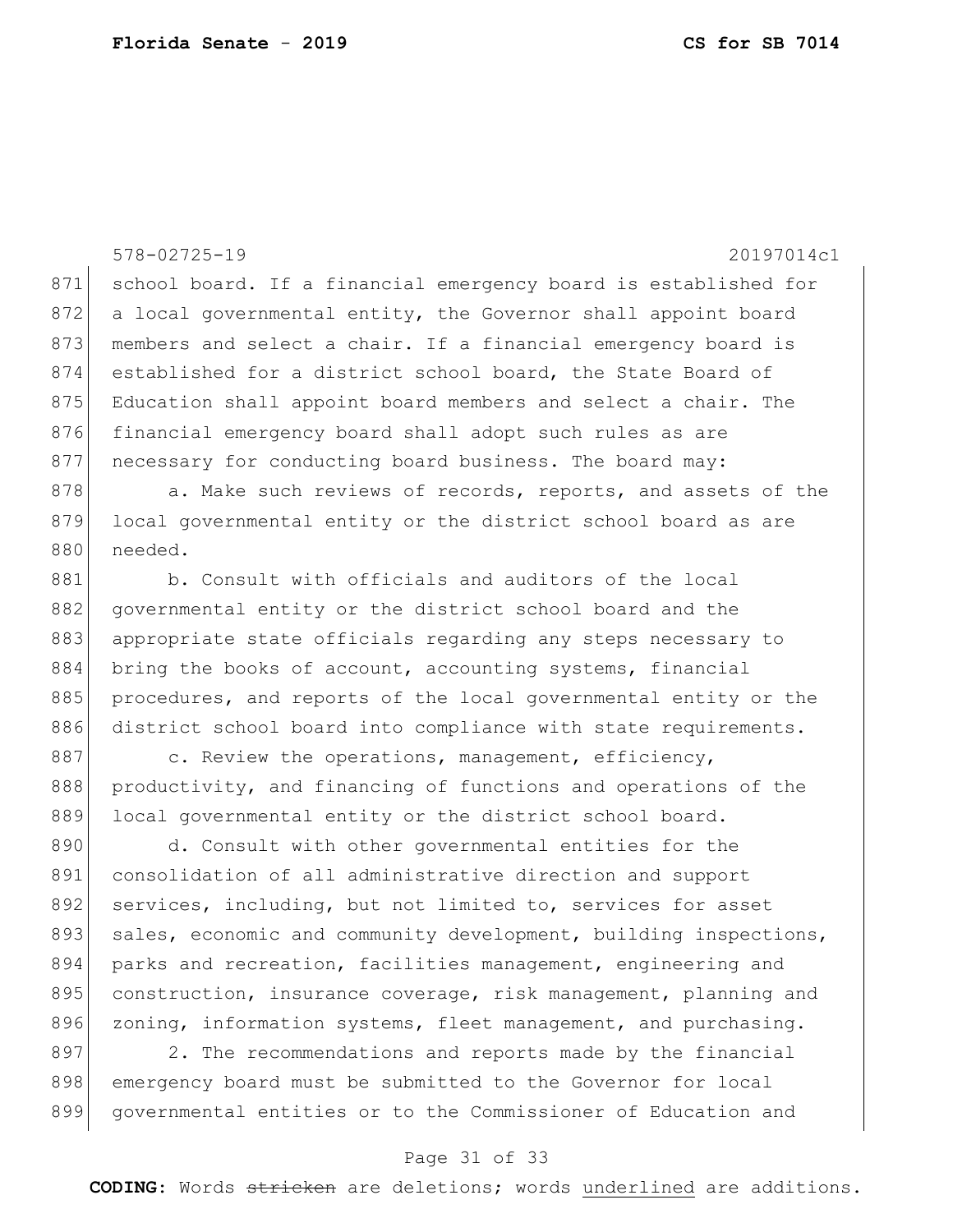578-02725-19 20197014c1 900 the State Board of Education for district school boards for 901 appropriate action. 902 (h) Requiring and approving a plan, to be prepared by 903 officials of the local governmental entity or the district 904 school board in consultation with the appropriate state 905 officials, prescribing actions that will cause the local 906 governmental entity or district school board to no longer be 907 subject to this section. The plan must include, but need not be 908 limited to: 909 1. Provision for payment in full of obligations outlined in 910 subsection (1), designated as priority items, which are 911 currently due or will come due. 912 2. Establishment of priority budgeting or zero-based 913 budgeting in order to eliminate items that are not affordable. 914 3. The prohibition of a level of operations which can be 915 sustained only with nonrecurring revenues. 916 4. Provisions implementing the consolidation, sourcing, or 917 discontinuance of all administrative direction and support 918 services, including, but not limited to, services for asset 919 sales, economic and community development, building inspections, 920 parks and recreation, facilities management, engineering and 921 construction, insurance coverage, risk management, planning and 922 zoning, information systems, fleet management, and purchasing. 923 Section 24. The Legislature finds that a proper and 924 legitimate state purpose is served when internal controls are 925 established to prevent and detect fraud, waste, and abuse and to 926 safequard and account for government funds and property. 927 Therefore, the Legislature determines and declares that this act 928 fulfills an important state interest.

### Page 32 of 33